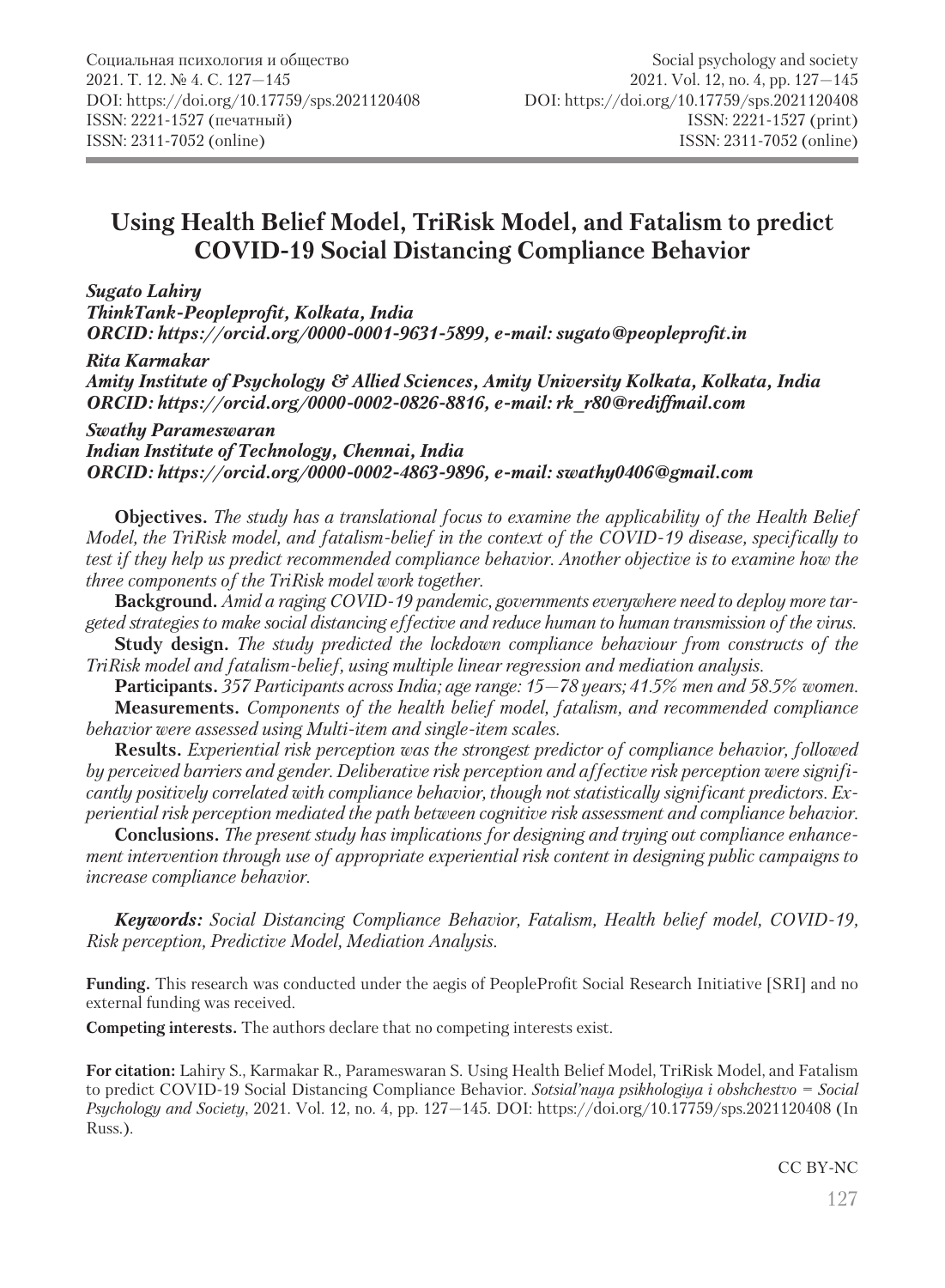# **Использование модели «веры в здоровье», тройственной модели восприятия риска и веры в фатализм для прогнозирования рекомендованного поведения в ситуации пандемии COVID-19**

*Лахири С. TTMS-PeopleProfit, г. Калькутта, Индия ORCID: https://orcid.org/0000-0001-9631-5899, e-mail: sugato@peopleprofit.in Кармакар Р. Институт психологии и смежных наук, частный Университет Амити, г. Калькутта, Индия ORCID: https://orcid.org/0000-0002-0826-8816, e-mail: rk\_r80@rediffmail.com Парамешваран С. Индийский Технологический Институт, г. Ченнаи, Индия ORCID: https://orcid.org/0000-0002-4863-9896, e-mail: swathy0406@gmail.com*

**Цели.** *Исследование направлено на изучение применимости модели «веры в здоровье», тройственной модели восприятия риска и веры в фатализм в контексте пандемии COVID-19, в частности, для проверки того, помогают ли эти модели предсказать рекомендованное поведение. Другая цель — изучить взаимосвязь компонентов тройственной модели.*

**Контекст и актуальность.** *В условиях бушующей пандемии COVID-19 правительствам всех стран необходимо применять более целенаправленные стратегии, чтобы сделать социальное дистанцирование эффективным и снизить передачу вируса от человека к человеку.*

**Дизайн исследования.** *С использованием множественной линейной регрессии и анализа медиаций проверялась возможность предсказывать поведение на основе конструктов «веры в здоровье», веры в фатализм и тройственной модели восприятия риска.*

**Участники.** *357 участников из разных штатов Индии; возрастной диапазон: 15—78 лет; 41,5% мужчин и 58,5% женщин.*

**Методы (инструменты).** *Множественные и одиночные шкалы моделей «веры в здоровье», веры в фатализм и тройственной модели восприятия риска.*

**Результаты.** *Основанное на собственном опыте восприятие риска является сильнейшим предиктором рекомендованного поведения; следующие по значимости предикторы — воспринимаемые препятствия (локдаун) и пол. Показатели когнитивного и аффективного восприятия риска положительно коррелируют с рекомендованным поведением (соблюдение дистанции), хотя и не оказались его статистически значимыми предикторами. Восприятие риска является медиатором между когнитивной оценкой риска и рекомендованным поведением.*

**Выводы.** *Настоящее исследование имеет значение для разработки и апробирования содержания и стратегий публичных кампаний, имеющих целью повышение уровня рекомендуемого поведения граждан в период пандемии COVID-19.*

*Ключевые слова: рекомендованное поведение, социальное дистанцирование, фатализм, модель «веры в здоровье», COVID-19, восприятие риска, прогностическая модель, анализ медиаций.*

**Финансирование.** Исследование проводилось под эгидой инициативы социального исследования PeopleProfit, внешнее финансирование отсутствует.

**Конфликт интересов.** Авторы заявляют об отсутствии любого конфликта интересов.

**Для цитаты:** *Лахири С., Кармакар Р., Парамешваран С.* Использование модели «веры в здоровье», тройственной модели восприятия риска и веры в фатализм для прогнозирования рекомендованного поведения в ситуации пандемии COVID-19 // Социальная психология и общество, 2021. Т. 12, № 4. С. 127—145. DOI: https://doi.org/10.17759/sps.2021120408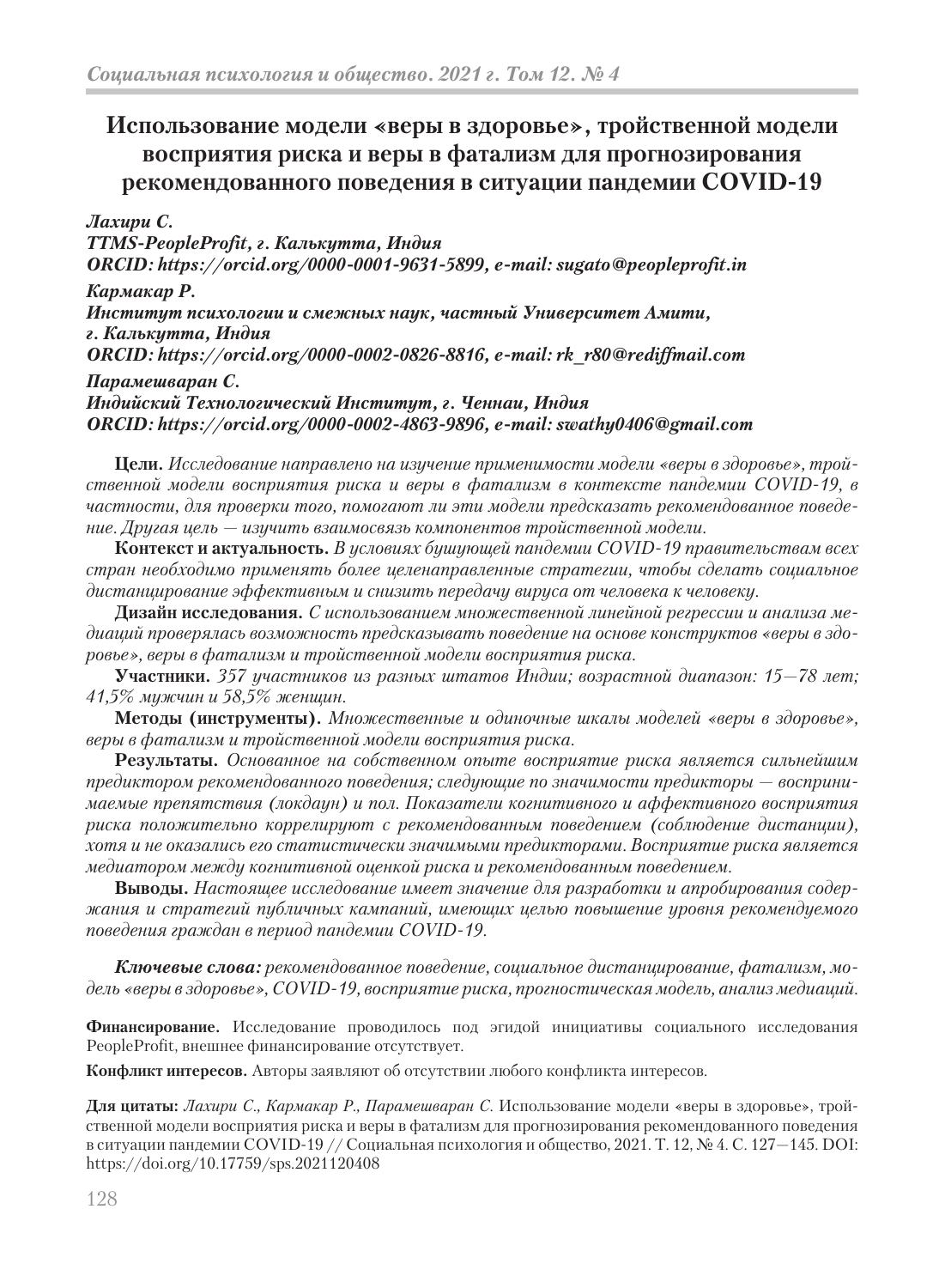With a high reproduction number, mean R0 of 3.28 across China [44], SARS-CoV-2 was a ticking pandemic time bomb from the time it first emerged in December, 2019 in Wuhan, China. WHO declared COVID-19 to be a pandemic on March 11, 2020, and in just about 6 months, on September 18, globally the number of COVID-19 cases surpassed 30 million, according to figures released by Johns Hopkins University.

While lockdown and social distancing emerged as the global strategy to fight the spread of COVID-19, the success of such measures in slowing down or stopping the spread ultimately depends on people's response to such preventive measures. The ability to predict compliance behavior of individuals in response to the COVID-19 crisis could pave the way for designing better communication and intervention strategies to save lives and improve the returns on the economic costs of lockdown.

In planning research on health behavior change strategies, the researcher is faced with a profusion of theoretical frameworks that seek to explain the emergence of self-preventive health behavior. Summarized somewhat differently by different authors [8; 21; 49; 51], these include: the Behavioral Decisions Theory [19], Protection Motivation Theory [46], Health Belief Model [7; 57], Theory of Reasoned Action [28], Theory of Planned Behavior [3], an Integrated Model of Behavior Change [2], Social Cognitive Theory [5], Transtheoretical Model [55], Extended Parallel Process Model, which attempts to integrate the large array of the Fear Appeal Theories [74], among others. One theory that stands out in this ensemble cast, by virtue of the sheer amount of attention it has received from researchers, is the Health Belief Model.

Since Hochbaum [36] first reported in 1958 that 'perceived susceptibility' to TB, along with other health beliefs, differentiated between those who went for chest Xray screening and those who did not [1], an extensive and impressive body of research was built upon the role of Risk Perception and other components of the Health Belief Model. Over the last 50 years, the Health Belief Model has been "one of the most widely applied conceptual model in the health behavior domain for both explaining and designing interventions related to health behavior change" [64]. The focus on

the Health Belief Model and the role of per-

ceived risk within it continues to this day. The Health Belief Model (HBM) was developed in the 1950s, in response to the challenge faced by the US public health service in getting people to opt for early detection tests or other preventive steps for asymptomatic diseases [57]. In its original form HBM postulated a set of five factors that were needed to propel people to action. 1) Perceived susceptibility to a disease, 2) Perceived severity of the disease, 3) Perceived benefit in taking the recommended preventive action; 4) Low perceived barrier (e.g., cost, inconvenience, pain, embarrassment, etc.) to taking the recommended preventive action; 5) A trigger (e.g., campaigns by health authorities) to instigate the preventive action.

The model evolved and expanded over time to include other risk perception elements. The original construct of perceived susceptibility comprised a cognitive estimate by the respondents of their likelihood of contracting a disease. Slovic et al., [65] pointed out that risk is perceived in two main ways: A) as a cognitive "analysis" of the probability judgment of danger and B) as an affective element he called 'affect heuristic'; and that decision making involves the integration of "both modes of thought". Within the affective element of risk perception, Loewenstein et al. [45] made a distinction between "an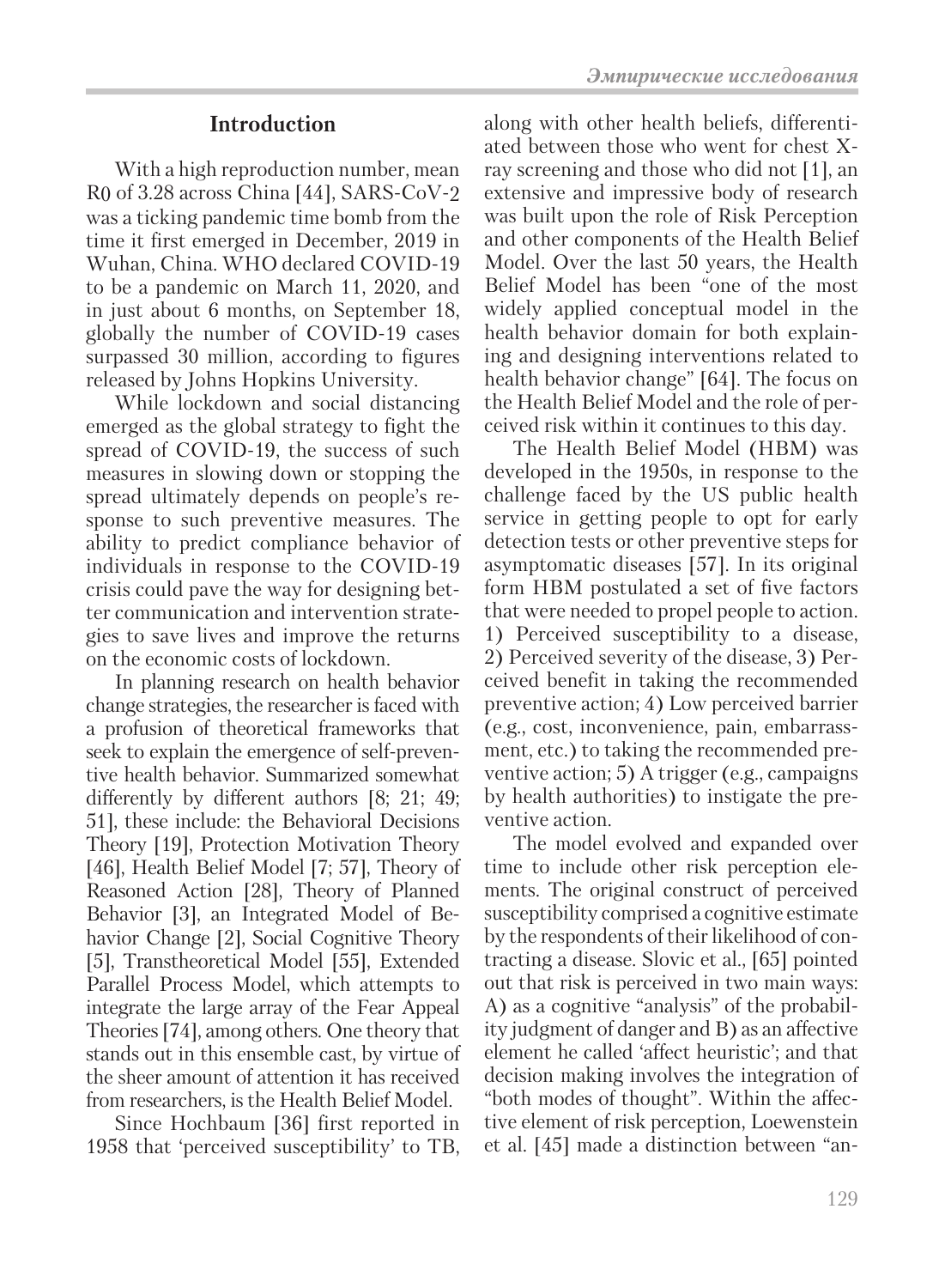ticipatory" emotions (e.g., fear or anxiety) about the possibility of harm, and "anticipated" emotions (e.g. regret or guilt) about the "expected consequences of the decision". Brewer et al., [10] reported that in addition to anxiety and regret, vaccination behavior increased with the increasing 'feeling at risk' and as such it could be a better predictor of self-protective behaviors such as vaccination than cognitive judgment of probability of risk. The initial conceptualization and operationalization of the risk perception construct, which was limited to only its analytical, cognitive element to the exclusion of the affective/experiential elements is one of the reasons that many meta-analytic studies, [e.g., 10; 29; 31] found a significant but only modest association between perceived risk, intentions and behavior [21]. In the same meta-analytic review of experimental studies on risk perception, Epton et al., [21] also reported that "messages that successfully heightened more than one of these elements of risk appraisal had larger effects on outcomes than messages that heightened only a single element".

The current theoretical development emphasizes a further distinction between the affective and the experiential elements of risk perception, as these two elements access and employ different information processing systems. The experiential component of risk perception has been described in the TriRisk model by Ferrer et al., [26] as*:*

*"rapid, heuristic-based judgments that involve " 'gut-level reactions' " and "as neither rule-based, logical assessments nor fully-fledged affective responses; they are outputs of experiential processing that is holistic, based on learned associations, slow to change, relatively crudely differentiated and integrated, and involving concrete images, metaphors, and narratives"*.

These descriptions are based on previous conceptualization by other authors [15; 20; 63; 73]. Ferrer and her colleagues [26] do not provide a differential definition of their own. While the description might seem to lack clarity [72], the operationalization of the experiential risk perception the TriRisk model is quite clear. It has been operationalized and measured as a 'gut-level perception of vulnerability to a given health risk' [25]. They reported A) better model fit with the TriRisk model compared to single-factor or two-factor models; B) improved predictive validity, and C) important implications for targeting risk perception in health behavior change interventions.

## **How Do the Three Risk Processes Work?**

In addition to asking 'when', the second-generation research question [75] also asks 'How'? How does the process work? "What mediates the effect?" The 'How' question is indeed an important one as it is likely to throw further light on how the three different risk perceptions work together to influence self-protective compliance behavior. More importantly, from the translational perspective, any evidence of such mediational effect is likely to have implications in framing communication messages for disease transmission reduction interventions.

Literature is rather sparse in this area. Some evidence was provided by Chapman & Coups [13], who reported that anticipated emotions, regret and worry, mediated the relationship between cognitive risk estimation and vaccination. Slovic et al. [65] summarised some of the major empirical evidence to argue that the analytical processing of risk cannot be effective unless aided and guided by affect and emotion. They suggest a continuous interplay of the experiential, affective and deliberative processes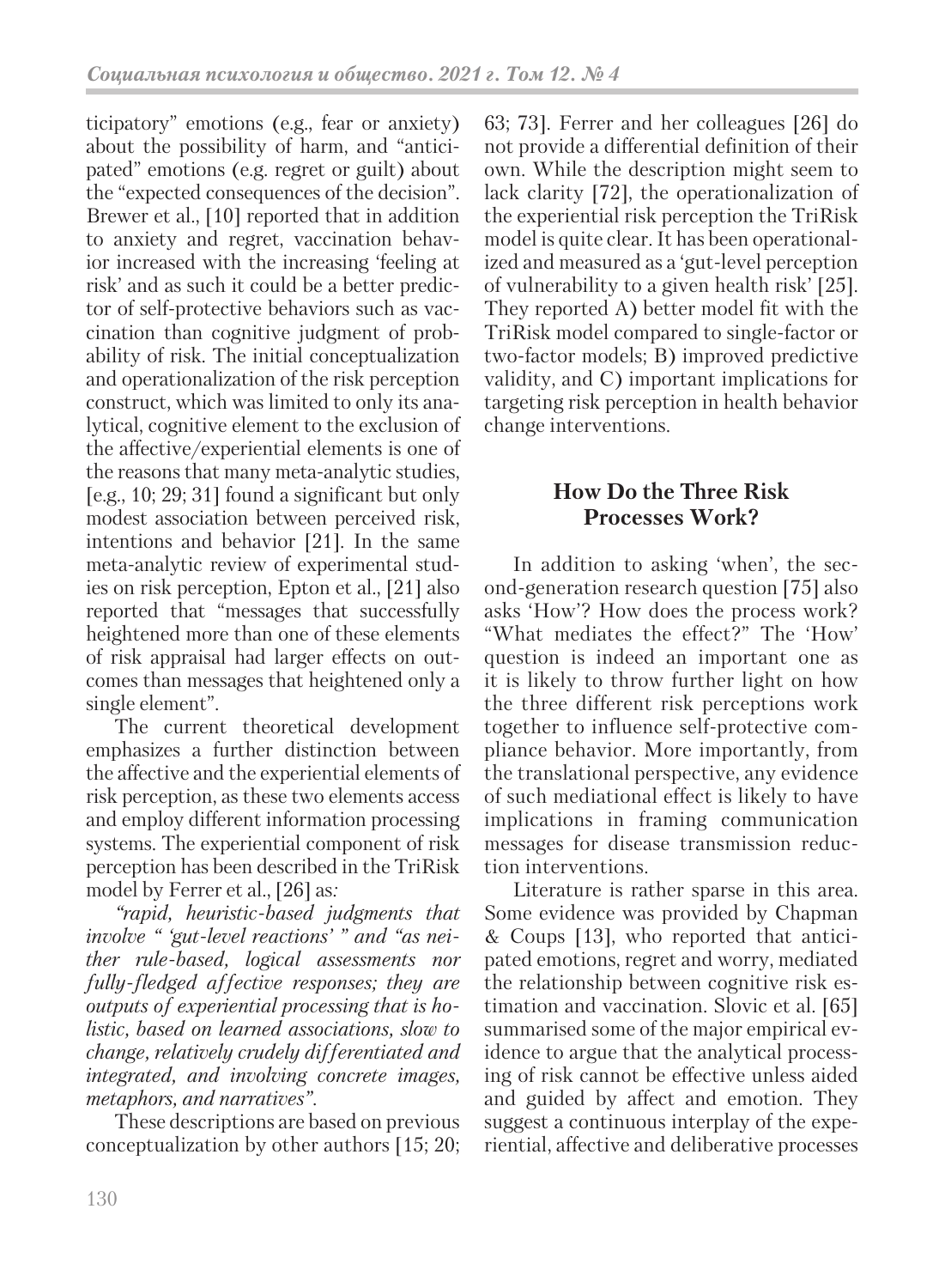in what they called "the dance of affect and reason" [27], though they subsumed the affective and the experiential components in a single category, under the "two-mode thinking" conceptualization.

Support for the interplay between the deliberative processes and the experientialaffective processes comes from the neuroscience domain in the form of comparing hemodynamic activity in the brain. Mohr et al. [47] based on their meta-analyses of 30 functional magnetic resonance imaging (fMRI) experiments, suggested that both the affective and the analytical risk-processing mechanisms work together in consort with one another.

Exposure to a risky situation triggers both the cognitive and affective risk assessment processes. Throughout the sequence, the aINS and thalamus (executing the experiential- affective risk estimation) and the dmPFC (executing the cognitiveanalytical path) keep talking to each other until the dorsolateral prefrontal cortex (dlPFC) integrates the risk information

with other pertinent information to make an action decision. The results of the meta-analysis, authors note, are consistent with the essential postulates of the riskas-feelings hypothesis [45]. Yet other investigations in the neurophysiological domain point to the direction of a stronger affect-to-cognitive path than the reverse path from cognitive to affect [41]. But the most direct and unambiguous observation comes from Loewenstein who noted: "Diverse evidence also supports the proposition that affect mediates, at least in part, the relationship between an individual's cognitive evaluation of risk and his or her behavioral response to it" [45]. One of the clearest reviews of conceptualization and research in this area, Kiviniemi et al., [39] points out the limiting nature of the large body of mainstream research that treats affect and cognition as two isolated groups and attempts to investigate their effects on health behaviors as separately transmitted main effects, ignoring the complex interplay between them.



*Fig. 1.* Risk Processing Mechanism [47] (Reproduced with permission)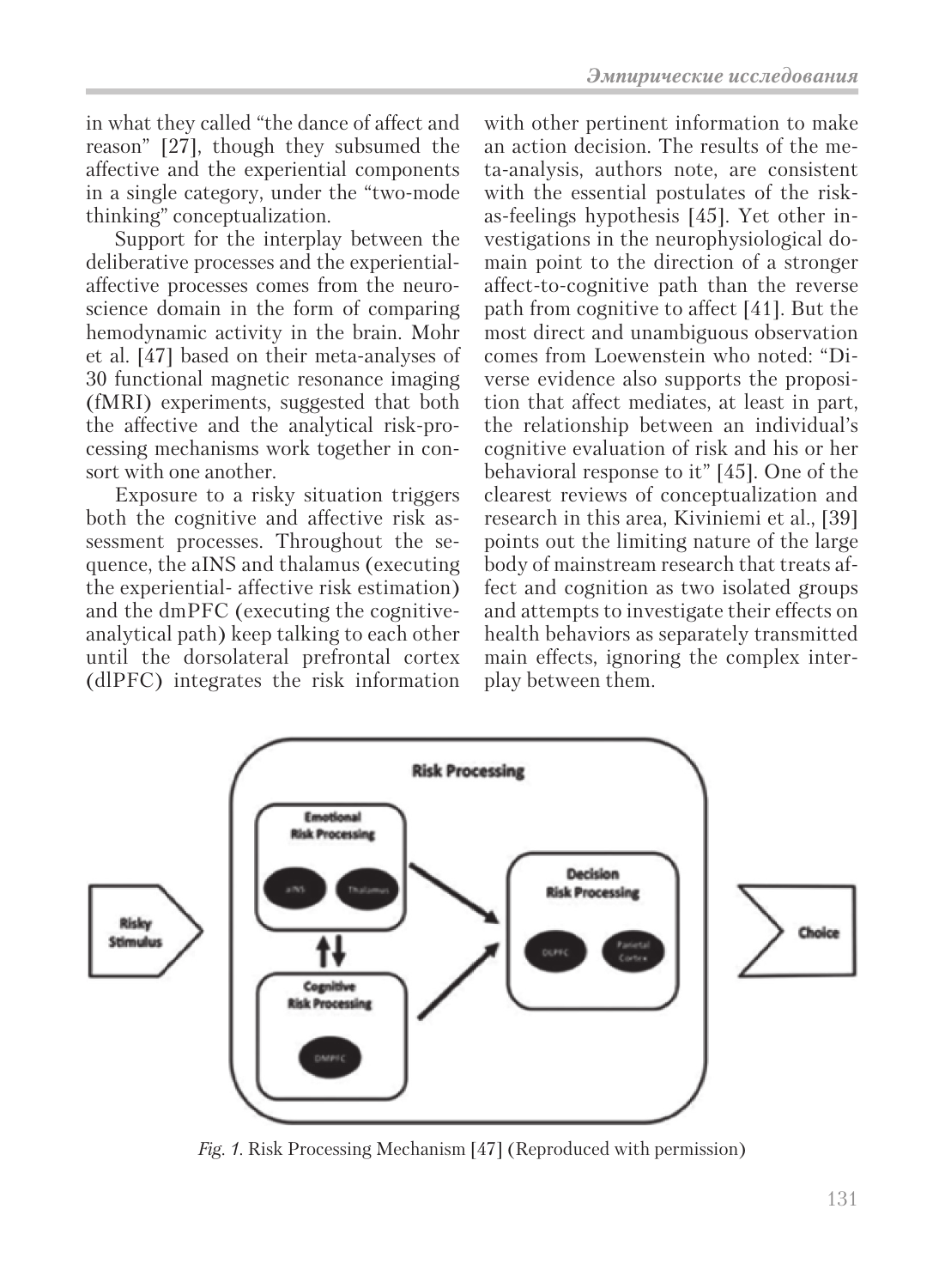## **Fatalism**

*"My first encounter with fatalism in practice took place thirty years back when a maidservant who was absent for a week said on her return that her two-year-old son had died of smallpox. When I asked her whether he had been vaccinated against it she said in a piously resigned tone that since the boy was 'fated' to die of smallpox no vaccination would have prevented his death. Of course, this attitude is born of ignorance, but what shocked me was her acceptance of the death and the peace and consolation she derived from this acceptance"* [7, p. 135].

Another theoretical framework that has been the subject of considerable research in relation to health behaviors is Fatalism. Bhattacharji [7] in her comprehensive treatise, described fatalism essentially as an "emphasis on the incalculable above the predictable" and analysed its interconnected facets that included, among others, predetermination, acceptance of one's situation, a coping mechanism, and "revolt against intellectualism, especially where rationality or intellectualism fails to solve certain problems". Other authors have defined fatalism variously, depending on their conceptualization and operationalization perspective, that inter alia includes elements of predetermination [58], external locus of control [71], acceptance of one's situation [30], lack of personal control over destiny [18], and inevitability of unfortunate events [51].

The divergence in the operationalisation of fatalism has been reflected in the approach to its measurement. Esparza [22] reported the existence of 51 different purported scales of fatalism with little convergence in their operational definitions. To integrate the different dimensions of fatalism, Esparza et al., [23] developed a multidimensional fatalism scale that captured the different dimensions of fatalism under 5 subscales: fatalism, helplessness, internality, luck, and divine control. According to the authors, the first subscale  $-$  fatalism  $$ embodies the core of the fatalism construct and should be the primary target of fatalism research. This subscale measures the "tendency to view all events as fixed in advance and inevitable", which closely approximates the idea of fatalism as it has existed in the traditional Indian belief system. Bhattacharji [7] expressed the idea eloquently with the oft-repeated Sanskrit saying: "*Niyatih Kena bāddhyate"*, which means "fate is in- $\text{controvertible}$  — ... acquiescence to Fate Supreme."

Fatalism has been studied from diverse perspectives including, anthropological, sociological, and psychological perspectives. Within the health behavior research domain, the role of fatalism vis-à-vis health behaviors have been considered mainly from two explanatory standpoints. The first involves control beliefs and is related to the constructs of locus of control [59], and self-efficacy belief [5]. Authors such as Straughan, [68], proposed that fatalism influences self-efficacy, which in turn affects health behavior. They also argued that the social cognitive theory [5] provided a more useful model for studying health behavior than rational choice models. The second standpoint, advanced by authors like Powe [52; 53], Lange & Piette [40], has treated fatalism as a potential barrier to health behavior that needs to be modified for health behavior change interventions. Looked at from either standpoint, fatalism appears to be a useful construct to investigate together with HBM in attempts to predict selfprotective health behavior. It is becoming increasingly more common for researchers to integrate constructs from different theoretical models in investigations involving HBM [64].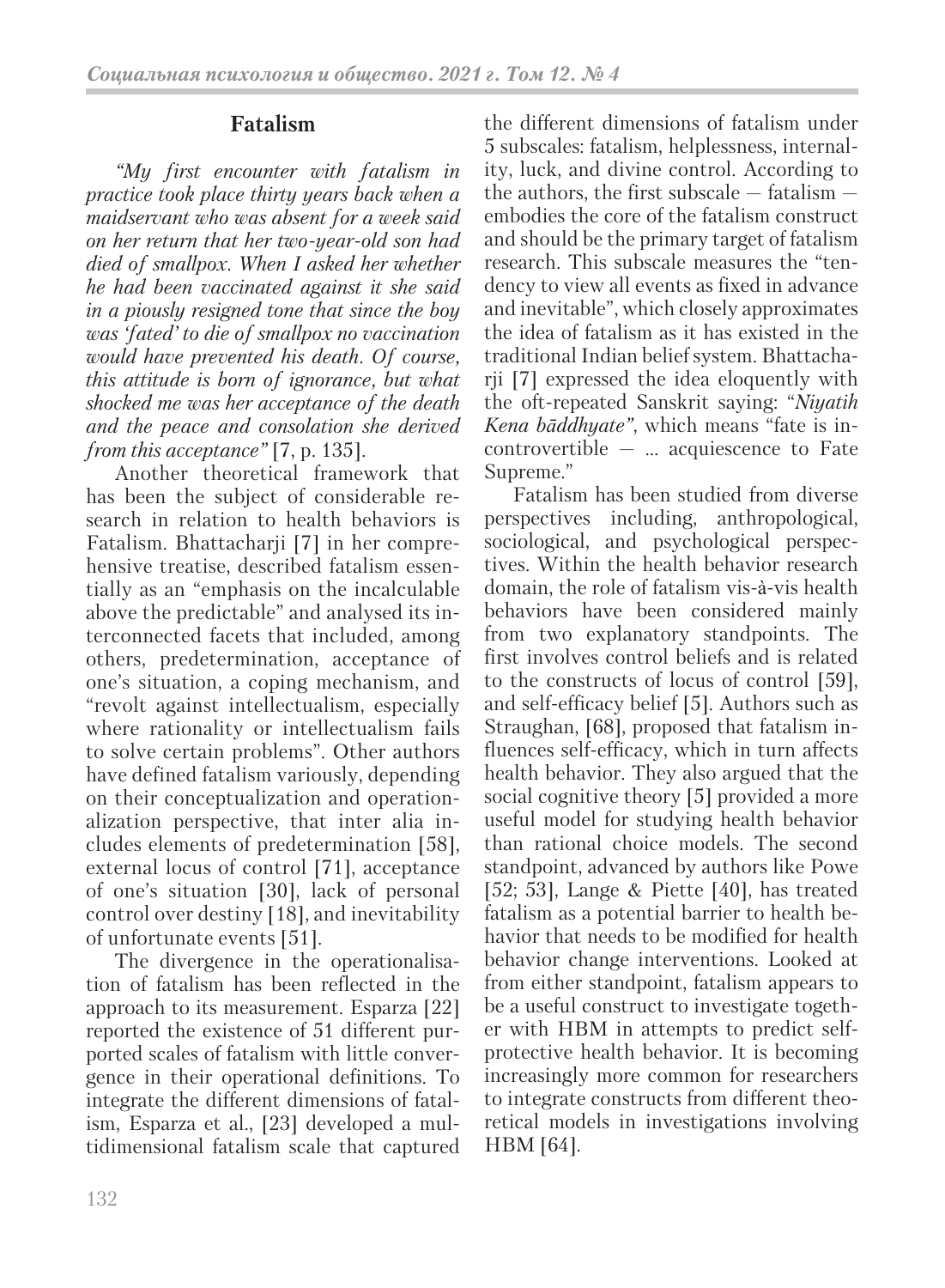### **The present study**

While both the HBM, and to a somewhat lesser degree, the construct of fatalism have been tested and applied in a wide range of diseases and health issues, the CO-VID-19 disease presents a very different set of dynamics, unlike anything hitherto known or seen. A disease, where the recommended health behaviors limit lives and livelihoods of people en masse by requiring extensive social isolation with its inevitable economic and emotional fallouts. This vastly different dynamics of the COVID-19 disease make it imperative to examine afresh the applicability of a model like HBM that has been applied in a wide variety of other health issues. Thus, the present study:

1. Has a predominantly translational focus: to examine the applicability/transferability of the constructs of the HBM, the TriRisk model [26], and fatalism-belief in the context of the COVID-19 disease, specifically to test if they help us predict preventive compliance behavior.

2. We also bring together the constructs of the HBM, TriRisk model, and fatalism under the same investigative umbrella for the first time, to the best of our knowledge.

Furthermore, we examine through mediation analysis how the three components of the TriRisk model work together, again for the first time, to the best of our knowledge.

3. With the translational goal in mind, we have consciously desisted from constructing elaborately formal hypotheses and making narrowly formulated a priori predictions, replacing them with testing expectations in relatively broader general directions, which are listed below:

We expect the basic components of HBM, the TriRisk model and fatalism to apply in the context of the COVID-19 disease. Specifically, and additionally:

1. All three risk components, viz., deliberative, affective, and experiential to be positively associated with and predict compliance behavior.

2. Benefits to be positively associated and barriers negatively, with compliance behavior.

3. Fatalism to be negatively associated with compliance behavior.

4. Finally, we intend to examine the interplay among the three risk perception components in the light of existing theoretical directions and available evidence.

### **Methods and materials**

### *Participants*

357 Participants from different parts of India responded to an invitation circulated through different online platforms that included social networking media and communication channels, such as LinkedIn, Facebook, Twitter, WhatsApp, email, etc., to participate in an online survey using the online google platform. The age range of participants were 15—78 years (*M*=47.64, *SD*=14.46), 41.5% of whom were men and 58.5% were women. Approximately 39% of the participants were from containment zones (hotspots) and 61% were from noncontainment zones. The data were collected during May and June 2020, the complete lockdown phase in India. The demographic details of the participants [*N*=357] are available on request.

#### *Measures*

Both multi-item and single-item scales were used in the present study. Though multi-item scales are generally preferred, we wanted to reduce the burden on respondents as much as possible, as the study was conducted during the complete nationwide lockdowns when peoples' lives were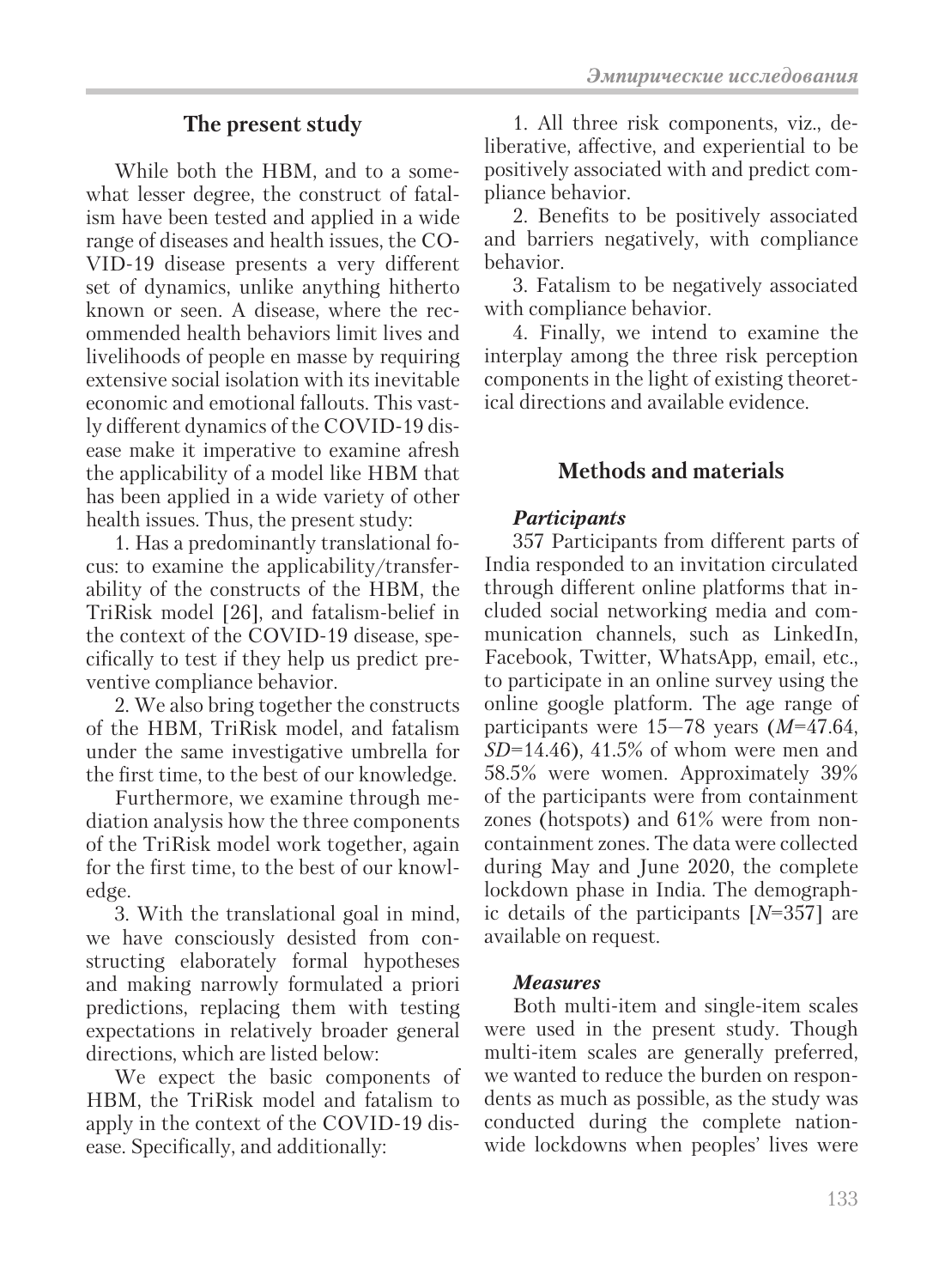in a state of complete economic and psychological topsy-turvy. Hence, we decided to use single-item scales wherever possible. Use of single-item scales has been found to be justified on grounds of practicality, reduced burden, cost, and ease of interpretation [9]. Weinstein et al., [70] specifically investigated the ability of several types of risk perception measures and of other constructs from health behavior theories to predict self-protective compliance behavior. They also compared single-item and multi-item scales to investigate their relative performance. Their conclusion was: *"In this domain, a well-chosen single item scale can predict just as well as multi-item scale"*  [70, p. 150]*.* Single- item scales in this area have been used by other researchers e.g., Ferrer et al. [24], as well. The scales used are described below. A full list of the items is available on the Appendix.

1. *Deliberative risk perception:* Diefenbach et al. [17] and Weinstein et al. [70] reported that the 7-point scale performed best in assessing risk magnitude when compared to dichotomous item, percentage item and 6-point forced-choice item scales Based on this evidence, a single item 7-point scale was used that required participants to estimate the degree of risk probability by choosing from options that ranged from "almost zero"  $(=1)$  to "almost certain"  $(=7)$ .

2. *Experiential risk perception:* Experiential risk perception measured the 'gut-level feeling of being at risk', assessed by a singleitem 5-point scale.

*Affective risk perception:* Affective risk perception measured the elements of anxiety, fear (of putting family members at risk), and anticipated regret with a multi-item 5-point scale. Item scores were added to generate a composite affective risk perception score. Cronbach's alpha is not an appropriate statistic in this case, as it is highly sensitive to the length of a scale. Mean inter-item correlation can give a better estimate of internal consistency and an optimal range from .20 to .40 has been suggested [11]. The mean interitem correlation of the affective risk perception scale is .27.

3. *Perceived severity:* captured the perceived seriousness of the consequences (hospitalization, being put on ventilation, etc.) of contracting COVID-19. A single item scale with 5 response categories was used to assess perceived severity.

4. *Perceived Barriers:* This scale assessed the perceived obstacles (difficulty) in complying with the recommended preventive measures on a single-item 5-point scale.

5. *Perceived Benefit:* Participants responded to a single question on the effectiveness of the recommended lockdown and social distancing guidelines in preventing the COVID infection by choosing from options that ranged from "not at all effective"  $(-1)$  to "very effective"  $(-5)$ .

6. *Fatalism:* The six-item 'Fatalism' scale, a subscale of the Multidimensional Fatalism Measure developed by O.A. Esparza et al. [23], was used to measure the fatalism dimension. The authors describe this scale as measuring the "tendency to view all events as fixed in advance and inevitable". The scale has 6 items requiring a response on a 5-point "strongly disagree"  $(=1)$  to "strongly agree" (=5) scale. The Cronbach alpha for the present study sample was found to be .89.

7. *Compliance behavior:* is the dependent variable in the present study. It comprised 7 items that measured the extent to which respondents had been complying with the various guidelines on lockdownrelated preventive measures issued by the government, such as staying at home, social distancing, wearing masks in public, maintaining personal hygiene, etc. Response options for each item ranged from "Not at all"  $(=0)$  to "completely"  $(=10)$ . The composite compliance behavior score was derived by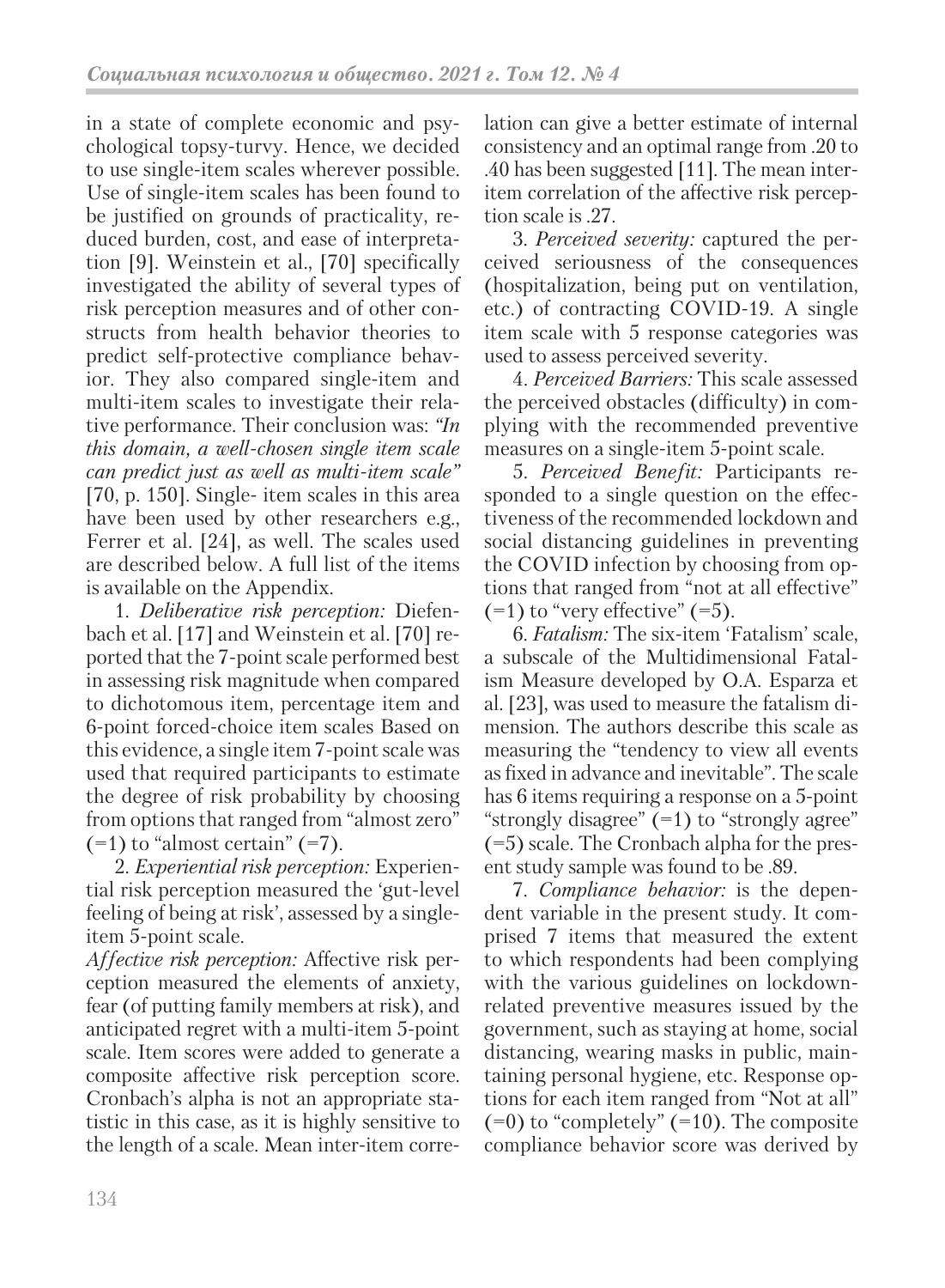adding all the item scores. The Cronbach's alpha for the sample was .83. Factor analysis, using principal axis factoring yielded a single factor solution that explained 44.24% of the variance.

8. *Demographic variables:* captured gender, age, education, income, and COVID hotspot status.

## **Results and discussion**

The descriptive statistics and correlations between (a) components of the TriRisk model, perceived severity, benefits, barriers, and Fatalism; and (b) compliance behavior, are presented in Table 1.

The correlations show that the risk perceptions, HBM components, and fatalism are associated with preventive health behavior, as expected. All the three dimensions of TRIRISK model are positively and significantly associated with compliance behavior with experiential risk perception having the strongest association, followed by affective, and deliberative. Perceived benefits are also significantly and positively correlated to compliance behavior while perceived barriers are significantly and negatively associated with compliance behavior, as expected. Very small relationship was observed between perceived severity and compliance behavior — an observation that has been consistently reported in the literature [12; 33]. Fatalism was found to be significantly and negatively associated with compliance behavior, as expected. Overall, the patterns of associations between these predictors and health behavior appear to hold good for the COVID-19 pandemic.

### *Predicting Compliance from TriRisk Model, HBM and Fatalism*

The results (significant predictors) are presented in the following tables:

Only three variables, experiential risk perception, perceived barriers, and gender significantly predicted compliance behavior (Table 2). Together, they accounted for some 24% of the total variance. Experiential risk perception was the strongest predictor, followed by barriers, and gender. When the variables were entered in hierarchical models, experiential risk accounted for 17% of the variance. Incorporation of barriers in the equation explained another

Table 1

**Descriptive statistics and zero-order correlations between (a) components of the TriRisk model, perceived severity, benefits, barriers, and Fatalism; and (b) compliance behavior**

| <b>Variables</b>   | <b>Mean</b> | <b>SD</b> |     | $\overline{2}$ | 3       | 4        | 5        | 6        | 7       | 8        |
|--------------------|-------------|-----------|-----|----------------|---------|----------|----------|----------|---------|----------|
| 1. Compliance      | 60.78       | 9.41      | $-$ | $.21***$       | $.41**$ | $24**$   | .08      | $.15***$ | $-28**$ | $-.10*$  |
| <b>Behavior</b>    |             |           |     |                |         |          |          |          |         |          |
| 2. Deliberative    | 5.56        | 1.30      |     | $ -$           | $.46**$ | $.36**$  | $.15***$ | $.11*$   | $-.09$  | $-15**$  |
| 3. Experiential    | 4.45        | 0.75      |     |                | $- -$   | $.55***$ | $.17**$  | $.27**$  | $-.10*$ | $-17**$  |
| 4. Affective       | 12.03       | 2.07      |     |                |         | $-$      | $.20**$  | $.30**$  | $-.02$  | $-21**$  |
| 5. Severity        | 2.67        | 1.33      |     |                |         |          | $- -$    | .05      | $-.05$  | $-17**$  |
| 6. Benefits        | 4.14        | 0.84      |     |                |         |          |          | $-$      | $-.07$  | $-.19**$ |
| <b>7. Barriers</b> | 2.87        | 1.07      |     |                |         |          |          |          | $- -$   | $.13*$   |
| 8. Fatalism        | 16.25       | 5.49      |     |                |         |          |          |          |         |          |

*Note*: \*\**p*<.01, \* *p*<.05.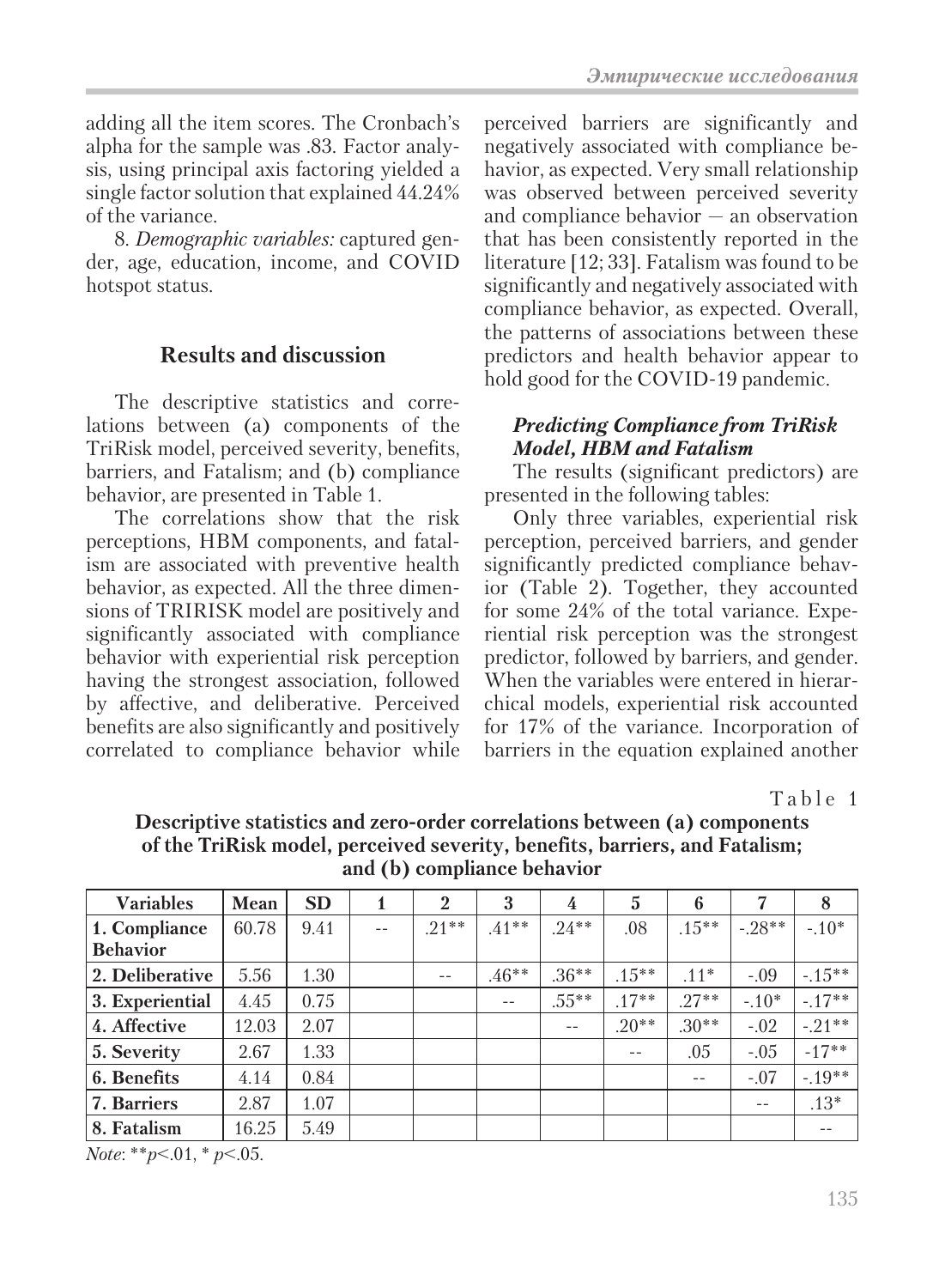### Table 2

| Model           | <b>Unstandardized Coefficients</b> |          | <b>Standardized Coefficients</b> |      | Sig. |
|-----------------|------------------------------------|----------|----------------------------------|------|------|
|                 |                                    | SE [HC4] | Beta                             |      |      |
| [Constant]      | 41.67                              | 4.55     |                                  | 9.16 | .00  |
| Experiential    | 4.02                               | .76      | .32                              | 5.31 | .00  |
| <b>Barriers</b> | $-1.98$                            | .42      | $-.23$                           | 4.74 | 00   |
| Gender          | $-2.87$                            | .94      | .15                              | 3.06 | 00.  |

### **Multiple regression analyses predicting compliance behavior from different Predictors**

*Note*: Dependent Variable: Compliance behavior; Gender (Women=0, Men=1)  $R^2$ =.274 and Adjusted  $R^2$ =.242.

additional 5%, and finally, introduction of gender in the model explained a further 2% of the variance.

The fact that deliberative risk perception did not turn out to be a significant predictor of compliance behavior is consistent with Carpenter's [12] findings, who in his meta-analysis reported that "susceptibility was a weak predictor of behavior". That experiential risk perception would predict preventive health behavior was expected and is consistent with evidence available from several studies [24; 25; 26; 71]. However, the elements of affective risk perception, viz., anxiety, fear and anticipated regret that have been previously found to be predictors of self- protective behavior and or intentions [13; 25; 26; 70] did not turn out to be so in the present study. Any discussion about the reason for this divergent finding would be speculative until we know more about the psychological dynamics of the COVID-19 disease.

Though benefits had a statistically significant association  $(p<0.01)$  with compliance behavior, the effect size was rather  $small - a finding that is somewhat unex$ pected as the literature indicates a stronger association [12]. Also, we did not find benefits to be a significant predictor of compliance behavior. Again, at the cost of being speculative, it appears that the link between perceived benefits and compliance behavior could be somewhat tenuous during those early phases when the prevention guidelines were received possibly with incredulity, yet uncritically (the scepticism and the denial would come later); and compliance was to an extent externally enforced.

Barriers have consistently been found to be one of the strongest predictors of both behavior and intention [12; 37; 57]. Though barriers in the context of COVID-19 presented health behavior challenges of a rather unique kind — social isolation — it was found to be a significant predictor of compliance behavior in the present study, as expected. Gender was also found to be a successfull predictor of compliance behavior, wherein women were associated with a significant increase in compliance behavior, compared to men.

Besides experiential risk perception, barriers, and gender, the only other variable that accounted for some additional variance was income. Better health compliance has been shown to be associated with higher income levels in many studies [32; 49]. Our results, however, indicate that the relationship may not be as straightforward as it might otherwise seem. Only two income categories (₹ 60,000 to ₹ 100,000; and > ₹ 150,000 per month) significantly predicted an increase in the compliance behavior, while the middle category (₹ 100,000 to ₹ 150,000) was not a statistically significant predictor.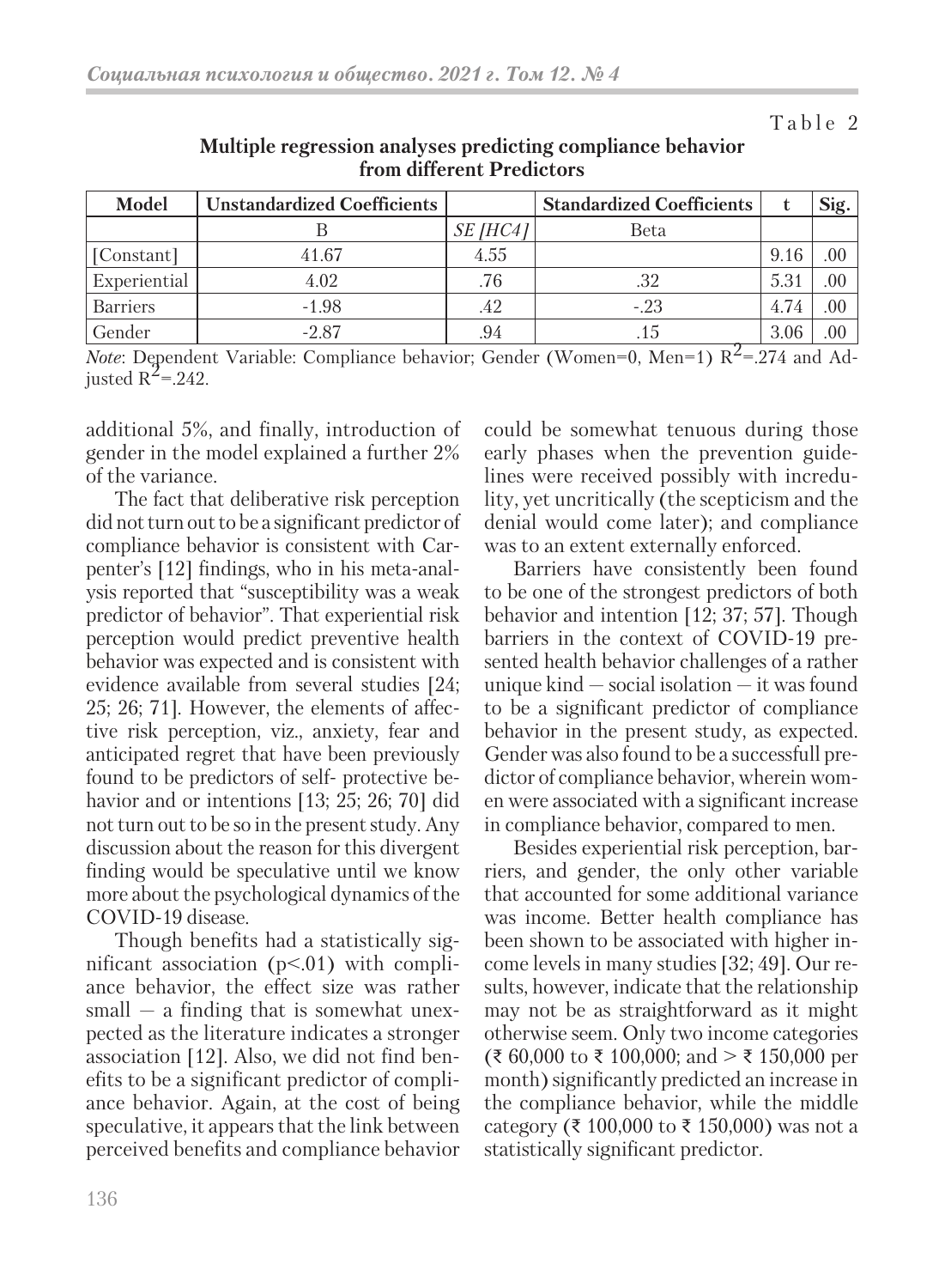Fatalism as a construct has been gaining currency and popularity in the last fifty years or so, and has been the subject of a large body of research involving health behavior. Fatalism has been implicated in failure to adopt self-protective behaviors in a wide variety of health-related areas [16; 62]. Cohn & Esparza [14] reported that 65% percent of the 46 studies, included in their meta-analysis found "at least one significant relationship in the predicted direction between fatalism and health behavior". Kishore et al., [38] reported that in a sample of Indian cancer patients that comprised semi- skilled and skilled workers with no formal education, the majority held some form of fatalistic belief about cancer and its treatment; and that the average time to seek treatment after the disease had been first suspected, was 2 years. Several researchers, [e.g., 40; 53; 54; 69], have suggested that to successfully modify health behaviors, fatalism related beliefs need to be considered.

However, in the present study, though there was a statistically significant negative relationship between fatalism and compliance behavior, fatalism was a weak and non-significant predictor of compliance. In a recent meta-analytic study of fatalism and health behavior, Cohn and Esparza [14] reported that the average effect size was small  $(d=0.26)$  equivalent to a point-biserial correlation of approximately 0.13. They concluded that the relationship between fatalism and health behavior is possibly much smaller than previously thought or expected.

### *Mediation Analysis*

Kiviniemi et al., [39] recommended that in the interest of building more realistic models, researchers routinely investigate mediating and moderating effects even if such investigations are done post hoc and were not a part of a priori expectations. In addition to multiple linear regression analyses and hierarchical regression models, we conducted exploratory mediation analyses to examine if our data revealed a similar mediational pattern as could be expected from the literature.

To test the mediational interplay of the risk processes, we built three separate parallel mediation models (*N*=357), using ordinary least square path analysis. In each of the three models, all the predictor variables other than the ones in that model were controlled by entering them as covariates. X by M interactions were included in the equations to test the no-interaction assumption. In line with the current theory and practice [34; 35; 60], the estimation of indirect effects and bootstrap confidence intervals, based on 5,000 bootstrap samples, were used to test the mediation effects. All analyses were conducted using SPSS macro, PROCESS, version 3.5. To ensure heteroskedasticity-robust inference testing, we applied HC4 [Cribari-Neto] heteroskedasticity-consistent standard error estimator for OLS regressions in our regression analyses.

In the first model (Figure 2), the total effect of deliberative component on Compliance behavior was positive and significant  $(c=1.17, p=.009)$ . However, the direct effect was not statistically significant ( $c$ <sup> $=$ 0.16,</sup> *p*=.676). The first indirect effect between deliberative risk perception and Compliance behavior, mediated through experiential risk perception M1 (*a1b1=*0.94) while controlling for affective risk perception M2, was entirely above zero, 95% CI (0.357 to 1.628). However, the second mediating variable M2 mediated an indirect effect between deliberative risk perception and Compliance behavior that was (*a2b2*=0.07) non-significant, 95% CI (-0.195 to 0.372). Results of X by M interaction tests:  $M1*X$ ,  $F^{HCA}$  (1, 339)=0.01, *p*=.919 and M2\*X, FHC4(1, 339)=0.12, *p*=.730, support the assumption of no interaction between X and either mediator in this parallel mediator model.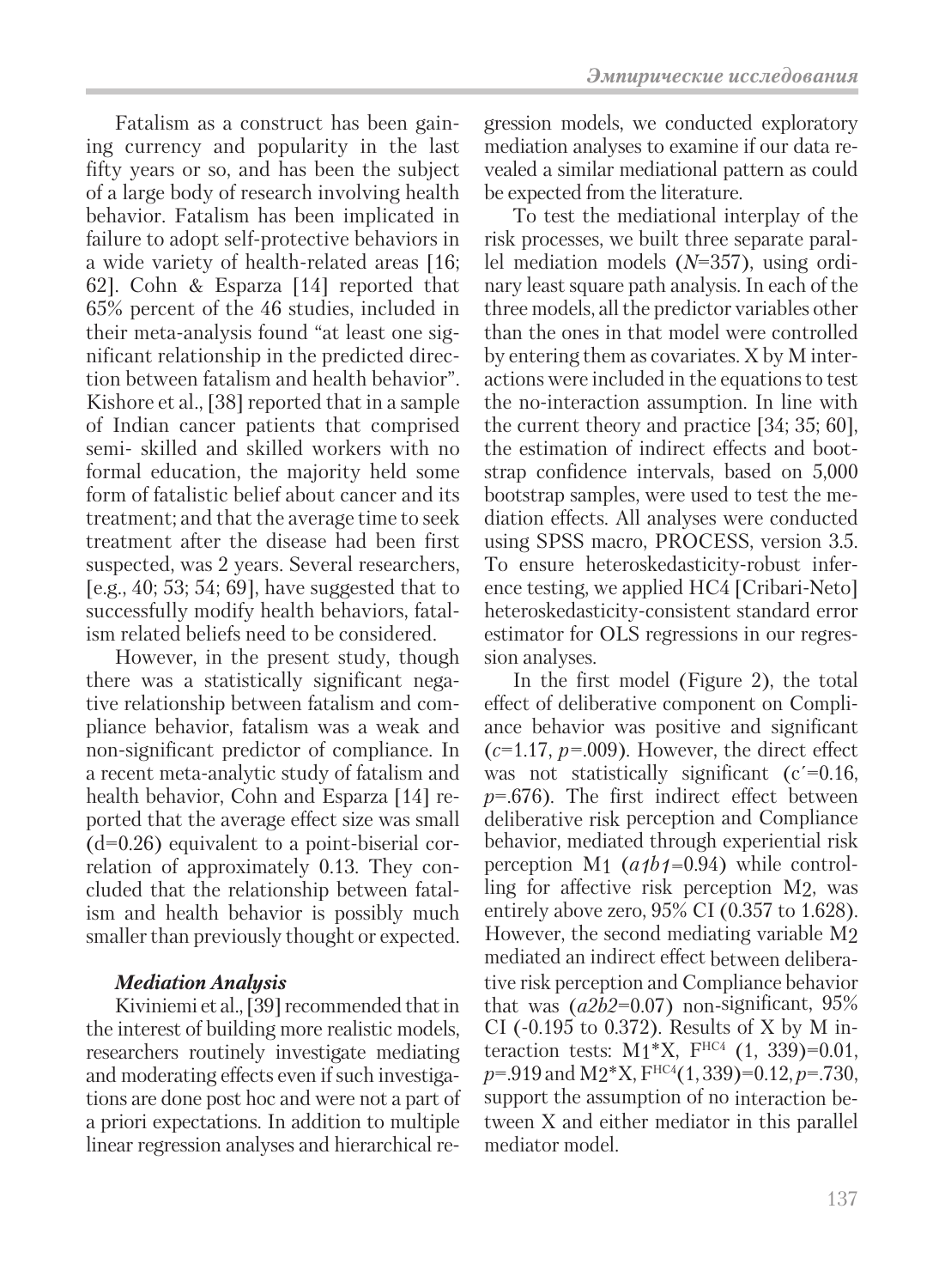

Figure 2: Parallel Mediation Model 1

Note: Showing unstandardized coefficients and observed significance levels



Figure 3: Parallel Mediation Model 2

### Note: Showing unstandardized coefficients and observed significance levels

In the second model (Figure 3), almost the entire total effect of experiential risk perception on Compliance behavior ( $c=4.33$ ,  $p=.000$ ), was direct effect  $(c' = 4.02, p = .002)$ . There was no evidence

of indirect mediation through deliberative risk perception M1 (*a1b1*=0.13, bootstrap 95% CI: -0.417, 0.765) or through affective risk perception M2 (*a2b2*=0.18, bootstrap 95% CI: -0.506, 1.015). Results of X by M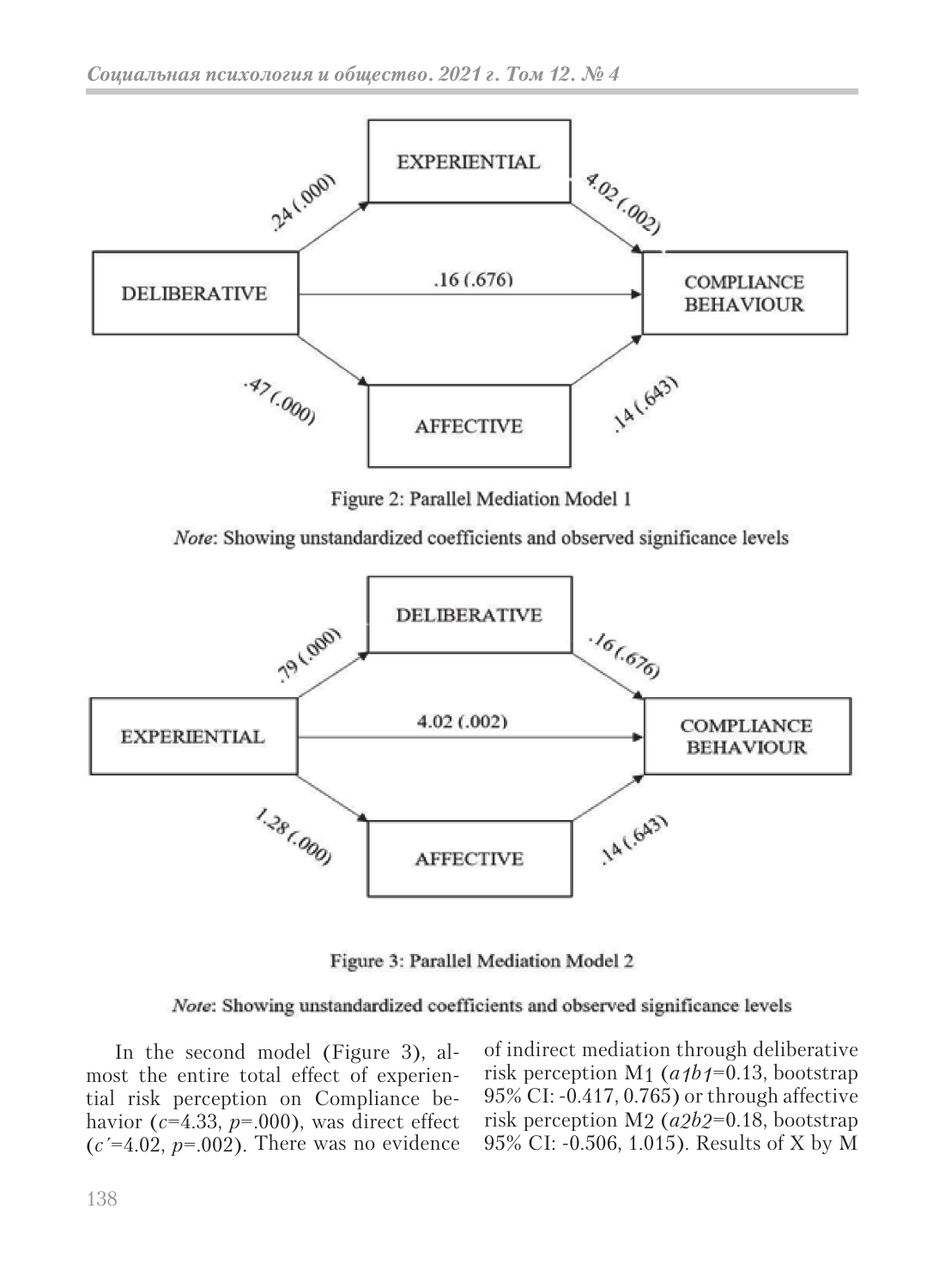interaction tests: M1\*X, remaining the same as reported in the previous model, and M2\*X, FHC4 (1, 339)=0.11, *p*=.741, support the assumption of no interaction between X and either mediator in this parallel mediator model.

Finally, in the third model (Figure 4), we regressed Compliance behavior on the remaining non-analytical risk perception variable, viz., affective risk perception, and entered deliberative and experiential risk perceptions as proposed mediating variables, M1 and M2, respectively. While the total effect of affective risk perception on compliance behavior was positive and statistically significant  $(c=0.90, p=.001)$ , it was not through direct effect, which was non-significant ( $c$ <sup> $=$ </sup>0.14,  $p$  $=$ .643). Again, there was no evidence of deliberative risk perception, M1, mediating the relationship between affective risk perception and compliance behavior (*a1b1*=0.04, bootstrap 95% CI: -0.120, 0.230). That experiential risk perception, M2, mediated the association between affective risk perception and compliance behavior was established

through the indirect effect (*a2b2*=0.72, 95% bootstrap CI: 0.285, 1.126).

The finding that experiential risk evaluation mediated the association between deliberative risk evaluation and Compliance behavior is consistent with the causal flow suggested by Loewenstein [45].

However, the finding that the affective component in the present study that measured both experienced (anxiety, fear) and anticipated (regret) elements of the non-cognitive risk evaluation path did not similarly mediate cognitive risk evaluation, which was putatively expected, merits further investigation in future research.

### *Limitations*

The primary limitation of this study involves the representational aspect of the sample. The data were collected from a convenience sample drawn, using Internetbased channels. In the absence of probability sampling generalisability remains an issue. However, generalisability, as a blanket requirement has been brought into question by several authors who essentially have as-



Figure 4: Parallel Mediation Model 3

Note: Showing unstandardized coefficients and observed significance levels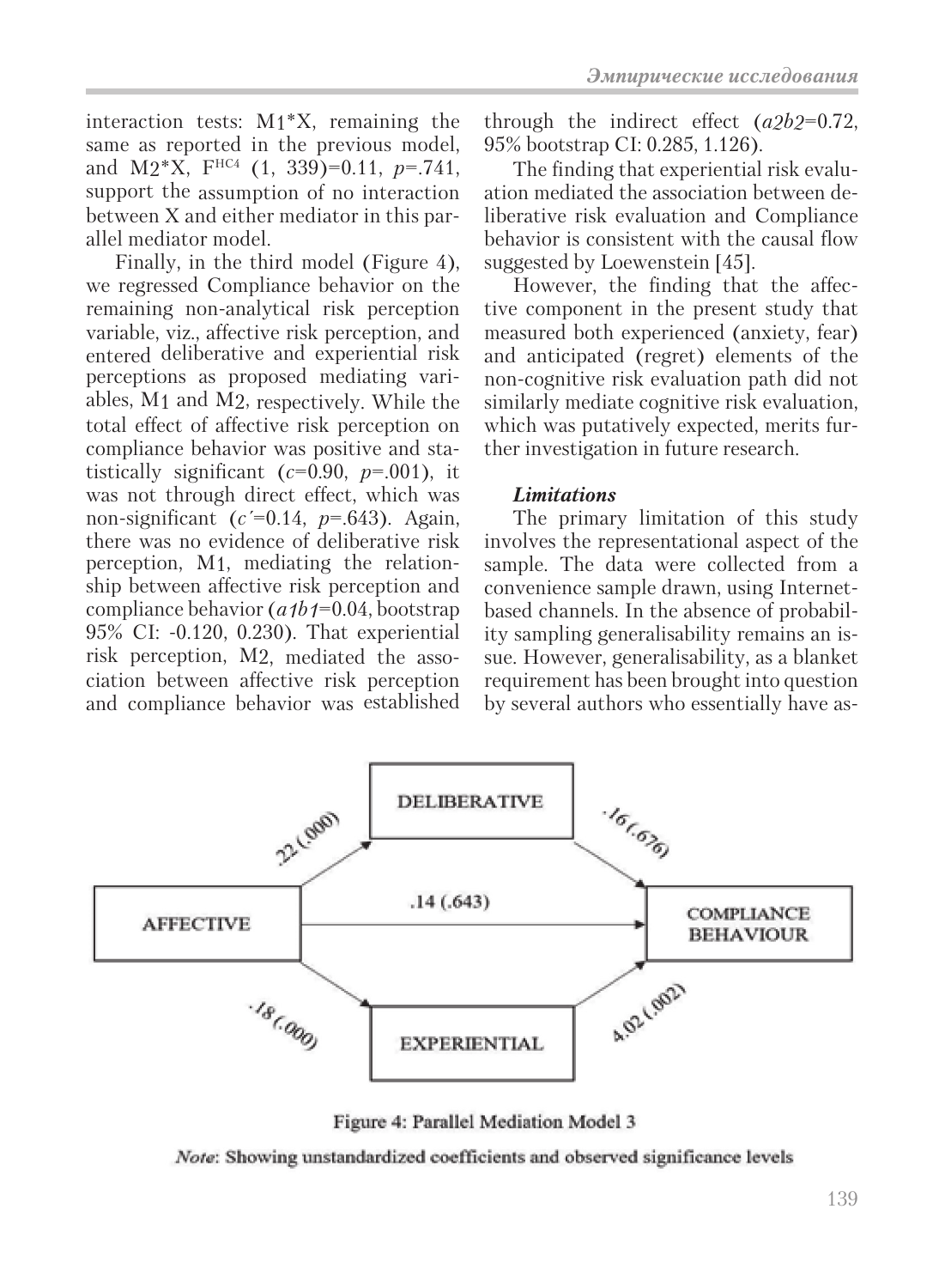serted that representativeness of samples used need not be a necessary requirement if testing predictions rather than making them is the objective [47], and that population inference is often not the objective of a study [34]. The same logic applies to the present study.

Another limitation related to the previous one is that the sample included only those respondents who have access to the Internet and can read English. Though English is one of the two national level official language in India and the second most widely spoken second language in India after Hindi [56], its use is linked with education and income levels [4]. Thus, those from the lower socioeconomic strata, and those who cannot read English, did not get included in the sample. Using verbal response scales in Hindi or other regional languages in future research would help overcome this limitation, which was not possible during a nation-wide lockdown when the data for the present study were collected.

## *Concluding Remarks*

The essential findings of the present study are:

1. There were only three variables, amongst those we studied, that statistically significantly predicted COVID-related compliance behavior. experiential risk perception, perceived barriers, and gender.

2. Out of these, experiential risk perception was the strongest; it accounted for 17% of the variance in compliance behavior, followed by perceived barrier which explained another 5% variance. Gender accounted for about 2% of the total variance.

3. Though deliberative risk perception, 'susceptibility' in HBM, and affective risk perception both significantly and positively correlated with compliance behavior, neither of these two turned out to be statistically significant predictors of compliance behavior.

4. Evidence suggested that experiential risk perception mediated the path between cognitive risk assessment and compliance behavior, not vice versa.

If the present study roughly corresponds to a stage somewhere between T0 and T1 in the translational research framework, point numbers 1 through 3 above, have implications for designing and trying out compliance enhancement interventions in the next stage. Use of appropriate experiential risk content in designing public campaigns and advisories is a strategy that merits further attention. No doubt, the hardest of barriers is economic in nature and structural support from governments by way of economic packages and other similar measures are needed to tide over the life versus livelihood conundrum. However, Reduction of perceived barriers through reassurances, dispelling misinformation, and providing assistance [64] will potentially supplement the structural support.

Our findings — that experiential risk perception mediated the cognitive risk path to compliance  $-$  (point number 4), helps in understanding the nature of interplay between gut level sensing of risk and analytical risk assessment, vis-à-vis selfprotective behavior. Loewenstein et al., [45] noted that "...these rapid emotional reactions serve as a mechanism to interrupt and redirect cognitive processing toward potentially high-priority concerns, such as imminent sources of danger." Considering the fact that threat from infectious diseases has had a long history and has played a role in human evolution for more than 5 million years [60], it stands to reason that a deadly pandemic like COVID could activate what LeDoux [42; 43] called the "survival circuit". A process that kicks in, when significant challenges or opportunities in the environment are detected, and initiate actions to help self-preservation.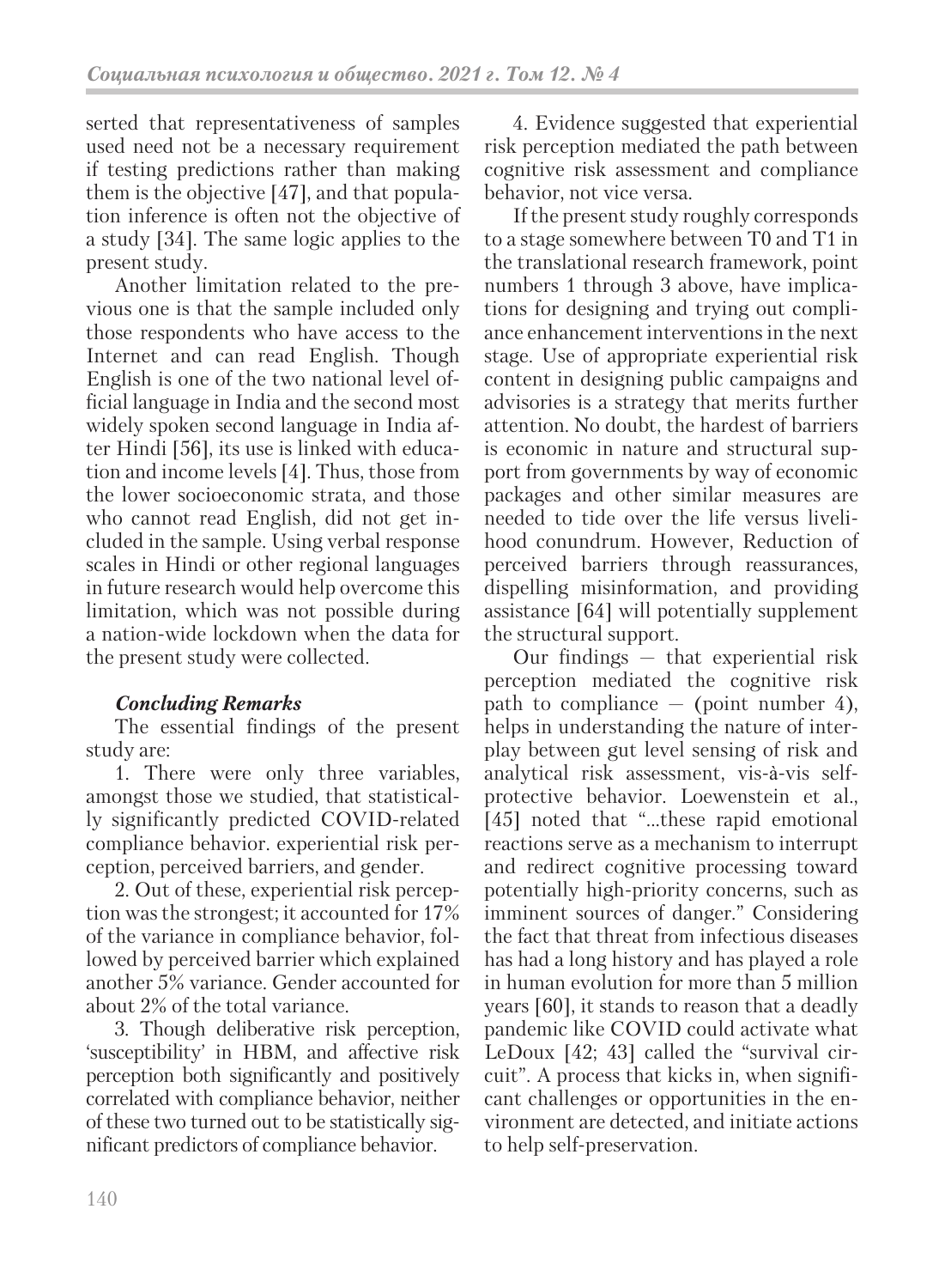In conclusion, we are aware that crosssectional design and correlational analyses do not provide sufficient basis for making causal inferences. And that was not the objective of the present study. We attempted to discern patterns in the available data patterns that could provide some clue in designing campaigns to promote social distancing and related preventive measures. Establishing cause-effect relationships is the holy grail of science. Doing that even through a series of experimental manipulations may not always be fool proof as establishing equivalence convincingly between two experiments in a series may not be possible [66]. The present study was conducted during the first complete lockdown in India when the entire country was shut down 24x7 for more than two months, which put severe constraints on data collection and alternate designs. But as Hayes [35] commented, "we should not let the limitations of our data collection efforts constrain the tools we bring to the task of trying to understand what our data might be telling us about the processes we are studying." The practical implication of our findings points towards an increased importance that experiential risk perception merits in designing campaigns to promote social distancing and related preventive measures.

### **References**

1. Abraham C., Sheeran P. The health belief model. *Predicting health behavior*, 2005, no. 2, pp. 28— 80.

2. Ajzen I., Fishbein M. Attitudes and the Attitude-Behavior Relation: Reasoned and Automatic Processes. *European Review of Social Psychology*, 2000. Vol. 11, no. 1, pp. 1—33.

- 3. Ajzen I., Madden T.J. Prediction of goal-directed behavior: Attitudes, intentions, and perceived behavioral control. *Journal of Experimental Social Psychology*, 1986. Vol. 22, no. 5, pp. 453—474.
- 4. Annamalai E. Nativization of English in India and its effect on multilingualism. *Journal of Language and Politics*, 2004. Vol. 3, no. 1, pp. 151—162.

5. Bandura A. Fearful Expectations and Avoidant Actions as Coeffects of Perceived Self-Inefficacy. *American Psychologist*, 1986. Vol. 41, no*.* 12, pp. 1389—1391.

6. Becker G.S. A Theory of Social Interactions. *Journal of Political Economy*, 1974. Vol. 82, no. 6, pp. 1063—1093. DOI:10.1086/260265

7. Bhattacharji S. Fatalism—Its roots and effects. *Journal of Indian Philosophy*, 1982. Vol. 10, no. 2, pp. 135—154.

8. Biddle S.J., Nigg C.R. Theories of exercise behavior. *International Journal of Sport Psychology*, 2000. Vol. 31, no. 2, pp. 290—304.

9. Bowling A. Mode of questionnaire administration can have serious effects on data quality. *Journal of Public Health*, 2005. Vol. 27, no. 3, pp. 281—291.

10. Brewer N.T., Chapman G.B., Gibbons F.X., Gerrard M., McCaul K.D., Weinstein N.D. Metaanalysis of the relationship between risk perception and health behavior: The example of vaccination. *Health Psychology*, 2007. Vol. 26, no. 2, pp. 136—145.

11. Briggs S.R., Cheek J.M. The role of factor analysis in the development and evaluation of personality scales. *Journal of Personality*, 1986. Vol. 54, no. 1, pp. 106—148. DOI:10.1111/j.1467-6494.1986.tb00391.x 12. Carpenter C.J. A meta-analysis of the effectiveness of health belief model variables in predicting behavior. *Health Communication*, 2010. Vol. 25, no. 8, pp. 661—669. DOI:10.1080/10410236.2010. 521906

13. Chapman G.B., Coups E.J. Emotions and preventive health behavior: Worry, regret, and influenza vaccination. *Health Psychology*, 2006. Vol. 25, no. 1, pp. 82—90. DOI:10.1037/0278- 6133.25.1.82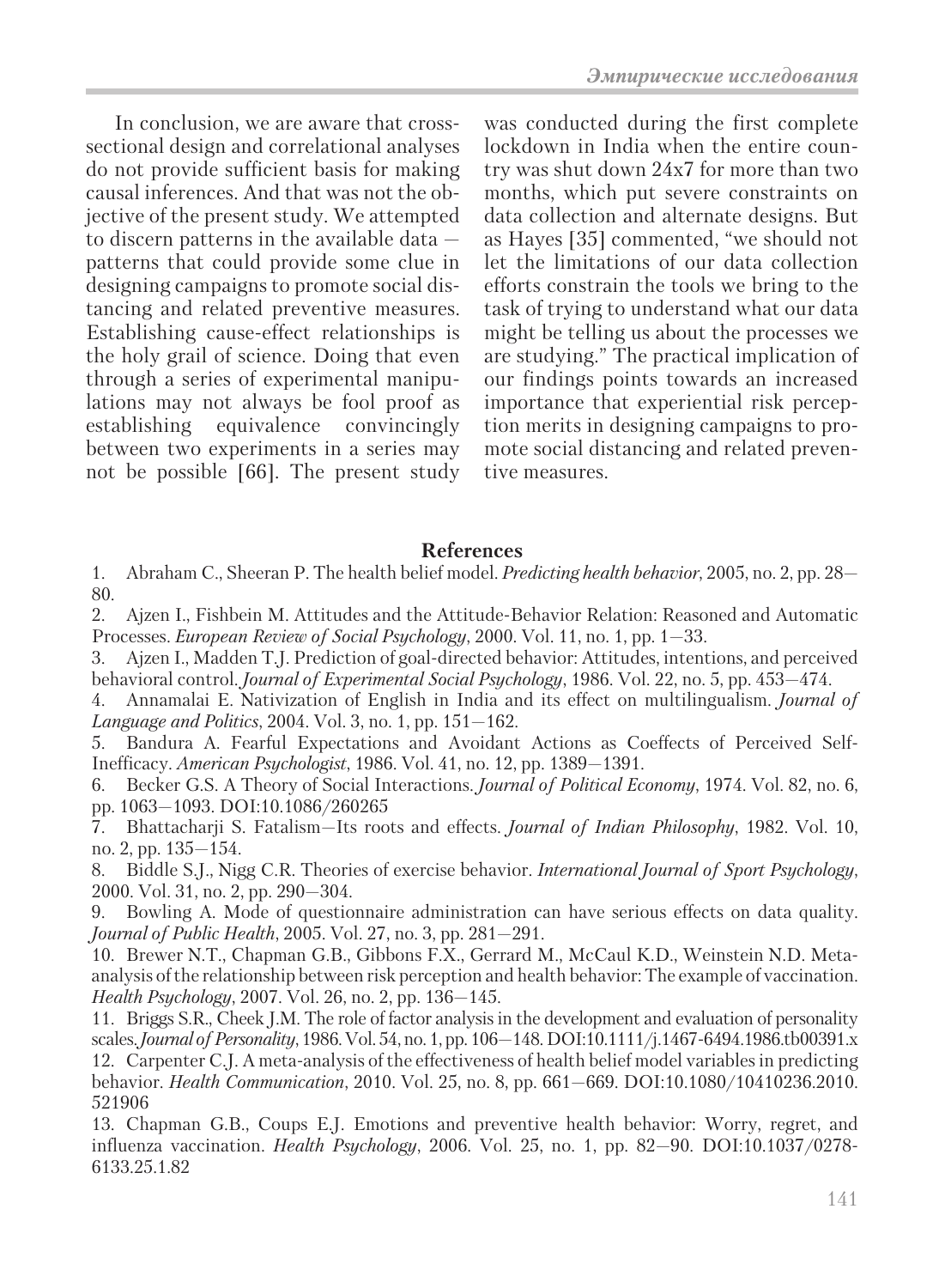14. Cohn L.D., Esparza del Villar O.A. Fatalism and health behavior: A meta-analytic review. *Ciudad Juárez, México: Universidad Autónoma de Ciudad Juárez,* 2015. 47 p. DOI:10.13140/ RG.2.2.10843.98085

15. Damasio A.R. Descartes' error: Emotion, rationality and the human brain. New York, . 1994, pp. 165—201.

16. De Los Monteros K.E., Gallo L.C. The relevance of fatalism in the study of Latinas' cancer screening behavior: A systematic review of the literature. *International Journal of Behavioral Medicine,* 2011*.* Vol. 18, Issue 4, pp. 310—318. Springer. DOI:10.1007/s12529-010-9119-4

17. Diefenbach M.A., Weinstein N.D., O'reilly J. Scales for assessing perceptions of health hazard susceptibility. *Health Education Research*, 1993. Vol. 8, no. 2, pp. 181—192. DOI:10.1093/her/8.2.181 18. Drew E.M., Schoenberg N.E. Deconstructing Fatalism: Ethnographic Perspectives on Women's Decision Making about Cancer Prevention and Treatment. *Medical Anthropology Quarterly*, 2011. Vol. 25, no. 2, pp. 164—182. DOI:10.1111/j.1548-1387.2010.01136.x

19. Edwards W. Behavioral Decision Theory. *Annual Review of Psychology*, 1961. Vol. 12, no. 1, pp. 473—498. DOI:10.1146/annurev.ps.12.020161.002353

20. Epstein S., Pacini R., Denes-Raj V., Heier H. Individual Differences in Intuitive-Experiential and Analytical-Rational Thinking Styles. *Journal of Personality and Social Psychology*, 1996. Vol. 71, no. 2, pp. 390—405. DOI:10.1037/0022-3514.71.2.390

21. Epton T., Norman P., Sheeran P., Harris P.R., Webb T.L., Ciravegna F., Brennan A., Meier P., Julious S.A., Naughton D., Petroczi A., Dadzie A.S., Kruger J. A theory-based online health behavior intervention for new university students: Study protocol. *BMC Public Health*, 2013. Vol. 13, no. 1, p. 107. DOI:10.1186/1471-2458-13-107

22. Esparza O.A. Factors derived from fatalism scales and their relationship to health- related variables. The University of Texas at El Paso, 2005., pp. 1—2.

23. Esparza O.A., Wiebe J.S., Qui ones J. Simultaneous Development of a Multidimensional Fatalism Measure in English and Spanish. *Current Psychology*, 2015. Vol. 34, no. 4, pp. 597—612. DOI:10.1007/s12144-014-9272-z

24. Ferrer R.A., Klein W.M.P. Risk perceptions and health behavior. *Current Opinion in Psychology,*  2015. Vol. 5, pp. 85—89. Elsevier. DOI:10.1016/j.copsyc.2015.03.012

25. Ferrer R.A., Klein W.M.P., Avishai A., Jones K., Villegas M., Sheeran P. When does risk perception predict protection motivation for health threats? A person-by-situation analysis. *PLOS ONE*, 2018. Vol. 13, no. 3, p. e0191994. DOI:10.1371/journal.pone.0191994

26. Ferrer R.A., Klein W.M.P., Persoskie A., Avishai-Yitshak A., Sheeran P. The Tripartite Model of Risk Perception (TRIRISK): Distinguishing Deliberative, Affective, and Experiential Components of Perceived Risk. *Annals of Behavioral Medicine*, 2016. Vol. 50, no. 5, pp. 653—663. DOI:10.1007/ s12160-016-9790-z

27. Finucane M.L., Peters E., Slavic P. Judgment and Decision Making: The Dance of Affect and Reason. *Emerging perspectives on judgment and decision research*, 2003. 327 p.

28. Fishbein, Martin, and Icek Ajzen. Predicting and changing behavior: The reasoned action approach. Psychology press, 2011., pp. 20—27.

29. Floyd D.L., Prentice-Dunn S., Rogers R.W. A meta-analysis of research on protection motivation theory. *Journal of Applied Social Psychology*, 2000. Vol. 30, no. 2, pp. 407—429. DOI:10.1111/j.1559-1816.2000.tb02323.x

30. Futa K.T., Hsu E., Hansen D.J. Child Sexual Abuse in Asian American Families: An Examination of Cultural Factors That Influence Prevalence, Identification, and Treatment. *Clinical Psychology: Science and Practice*, 2006. Vol. 8, no. 2, pp. 189—209. DOI:10.1093/clipsy.8.2.189

31. Gerrard M., Gibbons F.X., Bushman B.J. Relation Between Perceived Vulnerability to HIV and Precautionary Sexual Behavior [Electronic resource]. *Psychological Bulletin,* 1996. Vol. 119, Issue 3, pp. 390—409. Psychological Association, Inc. URL: https://psycnet.apa.org/journals/ bul/119/3/390.html?uid=1996-01402-004 (Accessed 10.03.2021)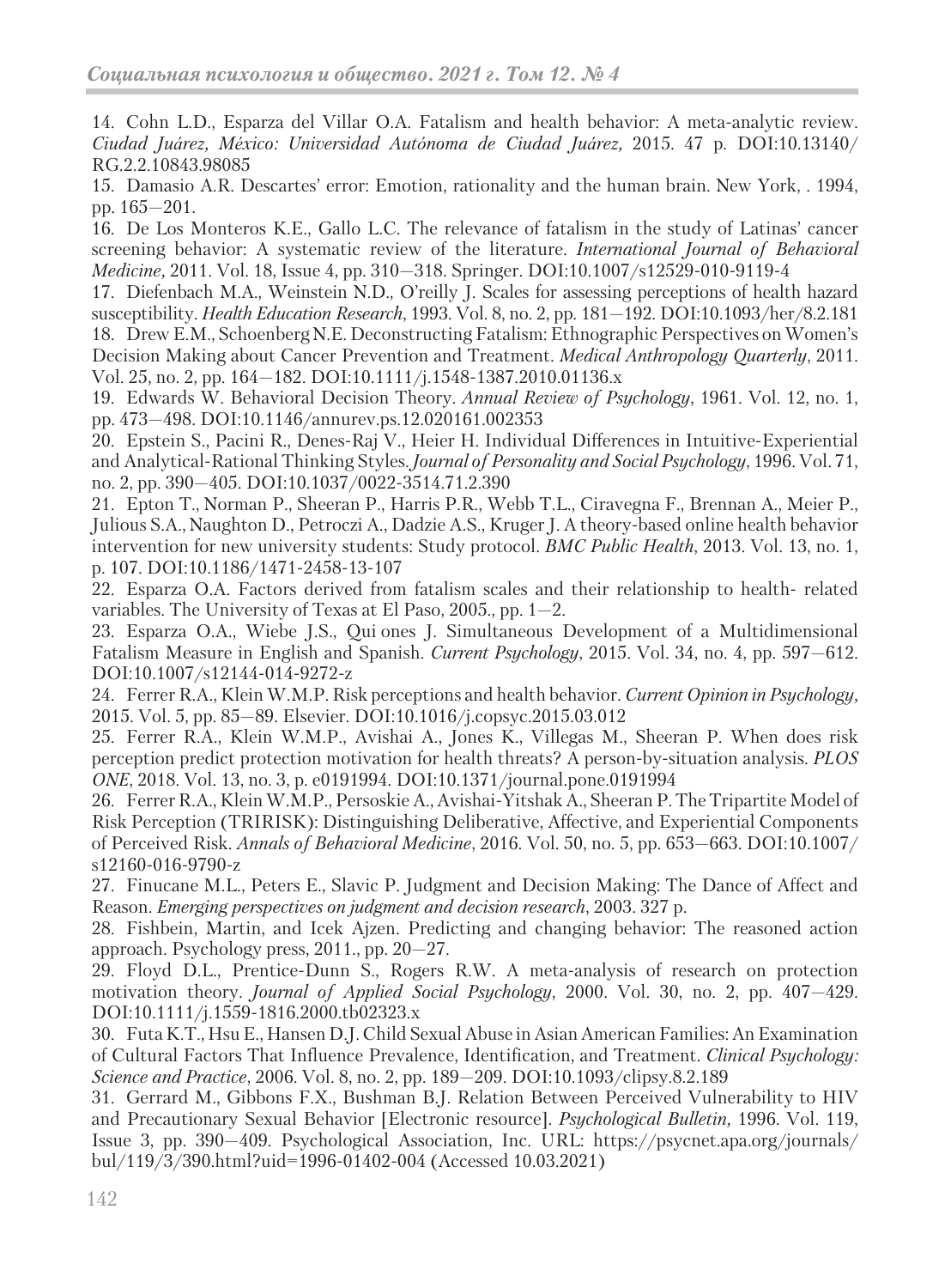32. Habib F., Durrani A.M. Impact of dietary pattern on glycemic level among type 2 diabetic patients. *Current Research in Nutrition and Food Science*, 2018. Vol. 6, no. 1, pp. 120—126. DOI:10.12944/CRNFSJ.6.1.13

33. Harrison J.A., Mullen P.D., Green L.W. A meta-analysis of studies of the health belief model with adults. *Health Education Research*, 1992. Vol. 7, no. 1, pp. 107—116. DOI:10.1093/her/7.1.107 34. Hayes A.F. Introduction to mediation, moderation, and conditional process analysis: A regression-based approach. Guilford publications, 2017., pp 64—65, 97—106.

35. Hayes A.F., Rockwood N.J. Regression-based statistical mediation and moderation analysis in clinical research: Observations, recommendations, and implementation. *Behavior Research and Therapy*, 2017. Vol. 98, pp. 39—57. DOI:10.1016/j.brat.2016.11.001

36. Hochbaum G.M. Public participation in medical screening programs: A socio-psychological study (No. 572). US Department of Health, Education, and Welfare, Public Health Service, Bureau of State Services, Division of Special Health Services, Tuberculosis Program. 1958., pp. 4—23.

37. Janz N.K., Becker M.H. The health belief model: A decade later. *Health education quarterly*, 1984. Vol. 11, no. 1, pp. 1—47.

38. Kishore J., Ahmad I., Kaur R., Mohanta P.K. Beliefs and perceptions about cancers among patients attending radiotherapy OPD in Delhi, India. *Asian Pac J Cancer Prev*, 2008. Vol. 9, no. 1, pp. 155—158.

39. Kiviniemi M.T., Ellis E.M., Hall M.G., Moss J.L., Lillie S.E., Brewer N.T., Klein W.M.P. Mediation, moderation, and context: Understanding complex relations among cognition, affect, and health behavior. *Psychology and Health*, 2018. Vol. 33, no. 1, pp. 98—116. DOI:10.1080/08870446. 2017.1324973

40. Lange L.J., Piette J.D. Personal Models for Diabetes in Context and Patients' Health Status. *Journal of Behavioral Medicine*, 2006. Vol. 29, no. 3. pp. 239—253 DOI:10.1007/s10865-006- 9049-4 41. LeDoux J. The emotional brain. New York: Simon & Schuster, 1996., pp. 267—282.

42. LeDoux J. Rethinking the Emotional Brain. *Neuron,* 2012*.* Vol. 73, Issue 4, pp. 653—676. Cell Press. DOI:10.1016/j.neuron.2012.02.004

43. LeDoux J.E. Coming to terms with fear. *Proceedings of the National Academy of Sciences of the United States of America,* 2014*.* Vol. 111, Issue 8, pp. 2871—2878. National Academy of Sciences. DOI:10.1073/pnas.1400335111

44. Liu T., Hu J., Kang M., Lin L., Zhong H., Xiao J., He G., Song T., Huang Q., Rong Z., Deng A., Zeng W., Tan X., Zeng S., Zhu Z., Li J., Wan D., Lu J., Deng H., … Ma W. Transmission dynamics of 2019 novel coronavirus (2019-nCoV). *BioRxiv*, 2020. Preprint. DOI: https://doi. org/10.1101/2020.01.25.919787

45. Loewenstein G.F., Hsee C.K., Weber E.U., Welch N. Risk as Feelings. *Psychological Bulletin*, 2001. Vol. 127, no. 2, pp. 267—286. DOI:10.1037/0033-2909.127.2.267

46. Maddux J.E., Rogers R.W. Protection motivation and self-efficacy: A revised theory of fear appeals and attitude change. *Journal of Experimental Social Psychology*, 1983. Vol. 19, no. 5, pp. 469— 479. DOI:10.1016/0022-1031(83)90023-9

47. Mohr H.M., Zimmermann J., Röder C., Lenz C., Overbeck G., Grabhorn R. Separating two components of body image in anorexia nervosa using fMRI. *Psychological medicine*, 2010. Vol. 40, no. 9, p. 1519.

48. Mook D.G. In defense of external invalidity. *American Psychologist*, 1983. Vol. 38, no. 4, pp. 379—387. DOI:10.1037/0003-066X.38.4.379

49. Mukherjee S., Sarkar B.S., Das K.K., Bhattacharyya A., Deb A. Original articlecompliance to anti-diabetic drugs: Observations from the diabetic clinic of a medical college in Kolkata, India. *Journal of Clinical and Diagnostic Research*, 2013. Vol. 7, no*.* 4, pp. 661—665. DOI:10.7860/ JCDR/2013/5352.2876

50. Murray-Johnson L., Witte K., Boulay M., Figueroa M.E., Storey D., Tweedie I. Using Health Education Theories to Explain Behavior Change: A Cross-Country Analysis. *International*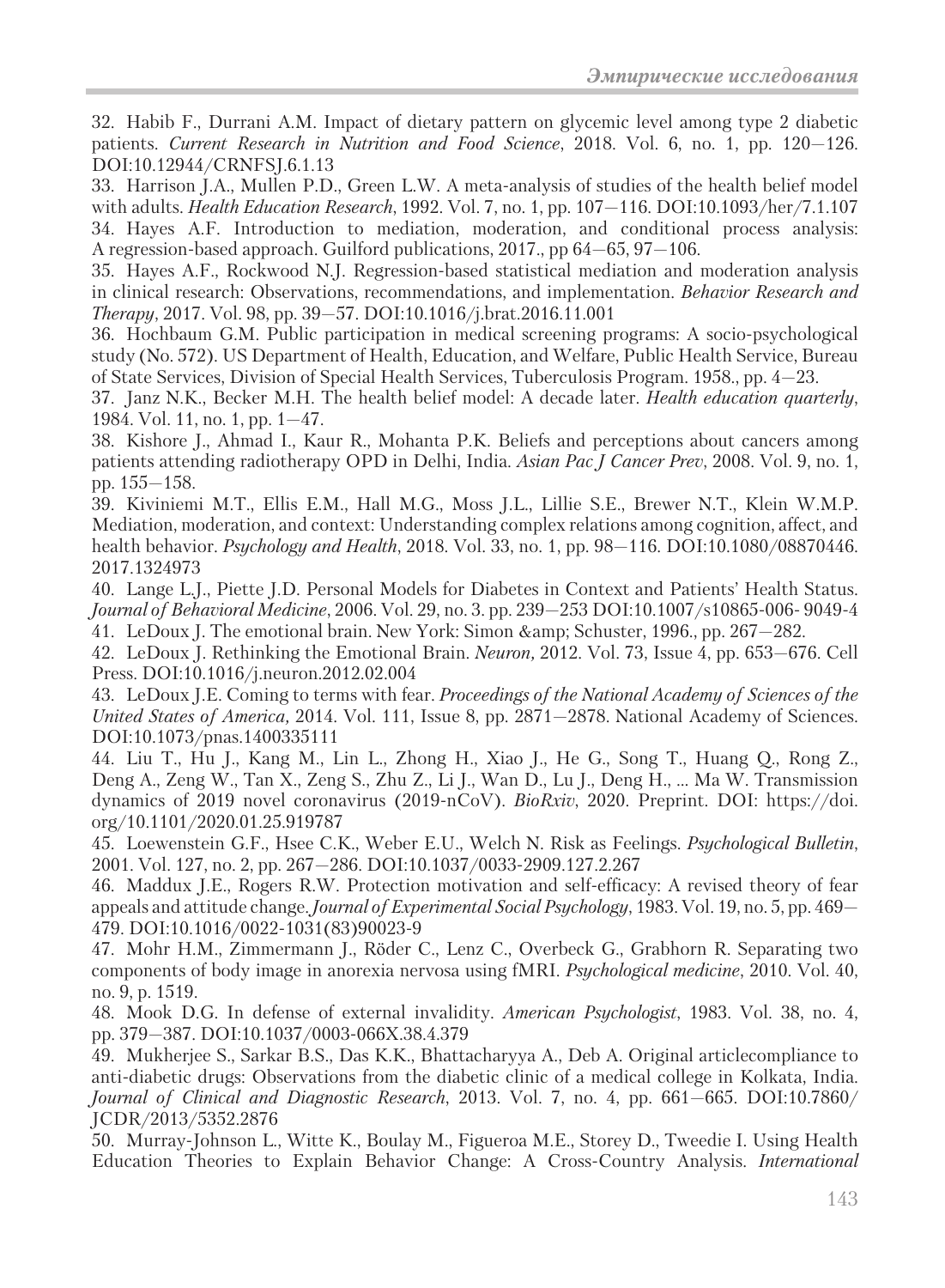*Quarterly of Community Health Education*, 2005. Vol. 25, no. 1, pp. 185—207. DOI:10.2190/1500- 1461-44GK-M325

51. Ngueutsa R., Kouabenan D.R. Fatalistic beliefs, risk perception and traffic safe behaviors. *European review of applied psychology*, 2017. Vol. 67, no. 6, pp. 307—316.

52. Noar S.M., Zimmerman R.S. Health Behavior Theory and cumulative knowledge regarding health behaviors: Are we moving in the right direction? *Health Education Research,* 2005*.* Vol. 20, Issue 3, pp. 275—290. Oxford Academic.

53. Powe B.D. Cancer fatalism — Spiritual perspectives. *Journal of Religion and Health,* 1997. Vol. 36, Issue 2, pp. 135—144. Kluwer Academic/Human Sciences Press Inc.

54. Powe B.D. Cancer fatalism among elderly African American women: Predictors of the intensity of the perceptions. *Journal of Psychosocial Oncology*, 2001. Vol. 19, no. 3—4, pp. 85—95.

55. Prochaska J.O., DiClemente C.C. Stages and processes of self-change of smoking: Toward an integrative model of change. *Journal of Consulting and Clinical Psychology*, 1983. Vol. 51, no. 3, pp. 390—395. DOI:10.1037/0022-006X.51.3.390

56. Registrar general, I. *CENSUS OF INDIA, 2011*.

57. Rosenstock I.M. Historical Origins of the Health Belief Model. *Health Education Monographs*, 1974. Vol. 2, no. 4, pp. 328—335. DOI:10.1177/109019817400200403

58. Ross M.E., Ross C.L. Mothers, Infants, and the Psychoanalytic Study of Ritual. *Signs: Journal of Women in Culture and Society*, 1983. Vol. 9, no. 1, pp. 26—39.

59. Rotter J.B. Generalized expectancies for internal versus external control of reinforcement. *Psychological monographs,* 1966*.* Vol. 80, Issue 1, pp. 1—28.

60. Rucker D.D., Preacher K.J., Tormala Z.L., Petty R.E. Mediation Analysis in Social Psychology: Current Practices and New Recommendations. *Social and Personality Psychology Compass*, 2011. Vol. 5, no. 6, pp. 359—371. DOI:10.1111/j.1751-9004.2011.00355.x

61. Rumyantsev S. Where and When Human Viral Epidemics First Emerged. *British Journal of Medicine and Medical Research*, 2012. Vol. 2, no. 4, pp. 647—661. DOI:10.9734/bjmmr/2012/1692 62. Shen L., Condit C.M., Wright L. The psychometric property and validation of a fatalism scale. *Psychology and Health*, 2009. Vol. 24, no. 5, pp. 597—613. DOI:10.1080/08870440801902535

63. Sinclair M., Ashkanasy N.M., Chattopadhyay P. Affective antecedents of intuitive decision making. *Journal of Management and Organization*, 2010. Vol. 16, no. 3, pp. 382—398. DOI:10.5172/ jmo.16.3.382

64. Skinner C.S., Tiro J., Champion V.L. Background on the health belief model. *Health behavior: Theory, research, and practice*, 2015, p. 75—94.

65. Slovic P., Finucane M.L., Peters E., MacGregor D.G. Risk as Analysis and Risk as Feelings: Some Thoughts about Affect, Reason, Risk, and Rationality. *Risk Analysis,* 2004*.* Vol. 24, Issue 2, pp. 311—322. John Wiley & Sons, Ltd. DOI:10.1111/j.0272- 4332.2004.00433.x

66. Slovic P., Peters E., Finucane M.L., MacGregor D.G. Affect, risk, and decision making. *Health Psychology,* 2005. Vol. 24, Issue 4 SUPPL, pp. 35—40. DOI:10.1037/0278- 6133.24.4.S35

67. Spencer S.J., Zanna M.P., Fong G.T. Establishing a causal chain: Why experiments are often more effective in examining psychological process than meditational analyses. *Journal of Personality and Social Psychology*, 2005, no. 89, pp. 845—851. DOI:10.1037/0022-3514.89.6.845

68. Straughan P.T. Fatalism Reconceptualized: A Concept to Predict Health Screening Behavior. *Journal of Gender, Culture, and Health*, 1998. Vol. 3, no. 2, pp. 85—100. DOI:10.1023/A:1023278230797

69. Unger J.B., Ritt-Olson A., Teran L., Huang T., Hoffman B.R., Palmer P. Cultural values and substance use in a multiethnic sample of California adolescents. *Addiction Research & Theory*, 2002. Vol. 10, no. 3, pp. 257—279.

70. Weinstein N.D., Kwitel A., McCaul K.D., Magnan R.E., Gerrard M., Gibbons F.X. Risk perceptions: Assessment and relationship to influenza vaccination. *Health Psychology*, 2007. Vol. 26, no. 2, pp. 146—151. DOI:10.1037/0278-6133.26.2.146